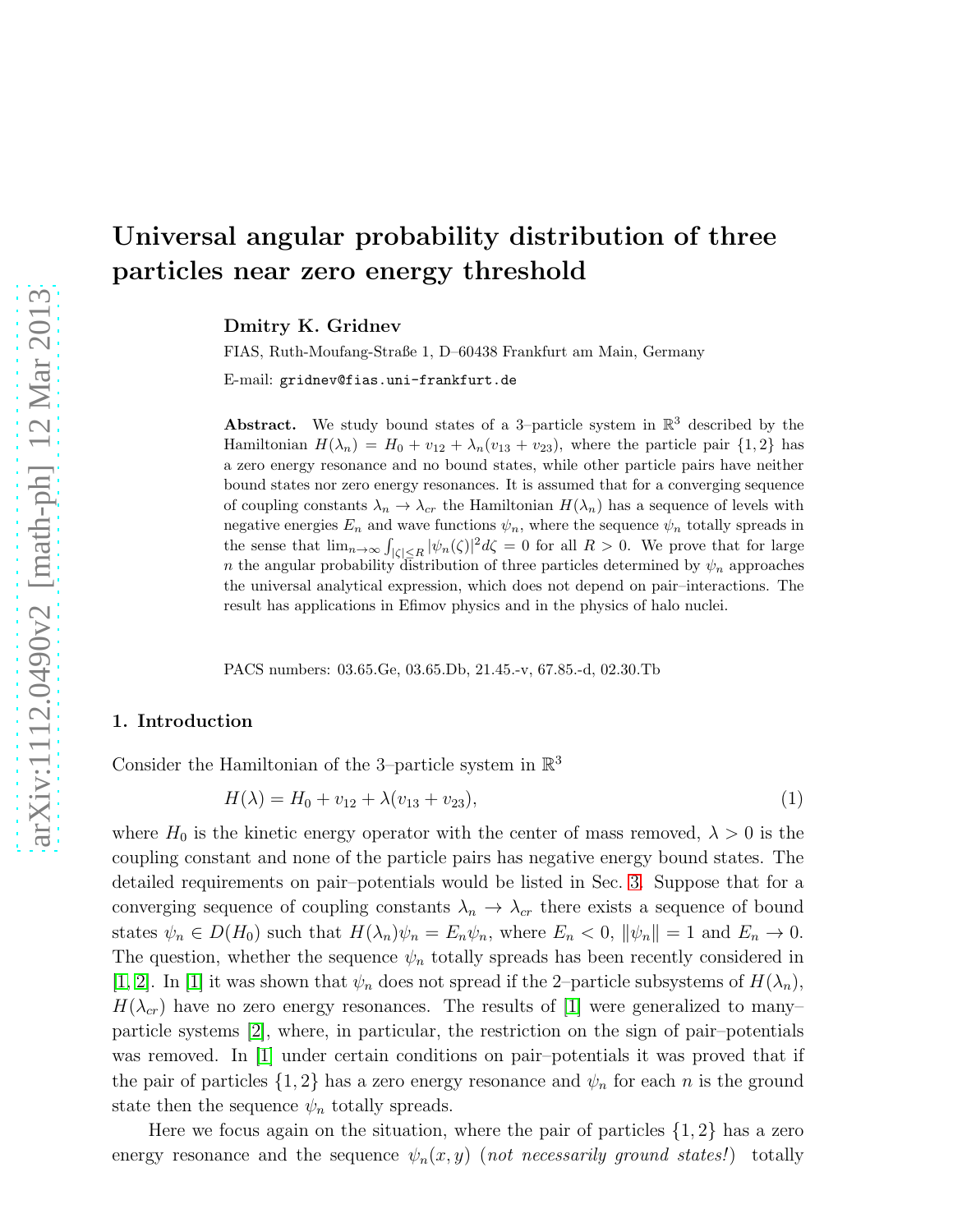spreads. (For the definition of Jacobi coordinates  $x, y \in \mathbb{R}^3$  see [\[1\]](#page-16-0) or Sec. [3](#page-3-0) of this paper). Recall that by definition in [\[1\]](#page-16-0) the total spreading means that

$$
\lim_{n \to \infty} \int_{|x|^2 + |y|^2 \le R} |\psi_n(x, y)|^2 d^3x d^3y \to 0 \quad \text{(for all } R > 0).
$$
 (2)

Thereby, especially interesting is the angular probability distribution of three particles for large  $n$ , which we define below. Let us rewrite the wave function in the form  $\psi_n(\rho,\theta,\hat{x},\hat{y})$ , where the arguments are the so-called hyperspherical coordinates [\[3\]](#page-16-2)  $\rho := \sqrt{|x^2| + |y|^2}$ ,  $\theta := \arctan(|y|/|x|)$ ,  $\theta \in [0, \pi/2]$  and  $\hat{x}, \hat{y}$  are unit vectors in the directions of  $x, y$  respectively. Then by definition the angular probability distribution is

<span id="page-1-2"></span>
$$
\mathcal{D}_n(\theta, \hat{x}, \hat{y}) := \cos^2 \theta \sin^2 \theta \int \rho^5 |\psi_n(\rho, \theta, \hat{x}, \hat{y})|^2 d\rho.
$$
 (3)

The normalization  $\|\psi_n\| = 1$  implies that

$$
\int_0^{\pi/2} d\theta \int d\Omega_x \int d\Omega_y \mathcal{D}_n(\theta, \hat{x}, \hat{y}) = 1,
$$
\n(4)

where  $\Omega_{x,y}$  are the body angles associated with the unit vectors  $\hat{x}, \hat{y}$ . The main result of the present paper (proved in Theorem [3\)](#page-4-0) states that

<span id="page-1-0"></span>
$$
\mathcal{D}_{\infty}(\theta, \hat{x}, \hat{y}) := \lim_{n \to \infty} \mathcal{D}_n(\theta, \hat{x}, \hat{y}) = \frac{1}{4\pi^3} \sin^2 \theta,
$$
\n(5)

where the convergence is in measure. Equation [\(5\)](#page-1-0) means that all acceptable pairpotentials produce the same limiting angular probability distribution, which depends solely on  $\theta$ . This is another example of the so–called universality in three–particle systems, which is, in particular, manifested in the universal asymptotic form of the infinite discrete spectrum appearing the Efimov effect [\[4,](#page-16-3) [5\]](#page-16-4). Apart from the results in [\[1,](#page-16-0) [2\]](#page-16-1) the proof resides on the ideas expressed in [\[4,](#page-16-3) [5,](#page-16-4) [6,](#page-16-5) [7\]](#page-16-6). In the next section we shall discuss the two–particle case, this material would also be needed in the analysis of the three–particle case in Sec. [3.](#page-3-0) At the end of Sec. [3](#page-3-0) we show how the distribution in [\(5\)](#page-1-0) can be derived fairly easy on a physical level of rigor (this derivation was proposed by one of the referees). In Sec. [4](#page-15-0) we discuss physical applications.

## 2. The Two-Particle Case Revisited

Let us consider the two-particle Hamiltonian in  $L^2(\mathbb{R}^3)$ 

$$
h(\lambda) = -\Delta_x + \lambda v(x),\tag{6}
$$

where  $\lambda > 0$  is a coupling constant. For the pair potential we assume that

<span id="page-1-1"></span>
$$
\gamma := \max \left[ \int d^3x \, |x|^2 (1+|x|^\delta) |v(x)|^2, \int d^3x \, (1+|x|^\delta) |v(x)|^2 \right] < \infty, \tag{7}
$$

where  $0 < \delta < 1$  is some constant.

The next theorem (which must be known in some form) states that a totally spreading sequence of bound state wave functions approaches the expression, which is independent of the details of the pair–interaction.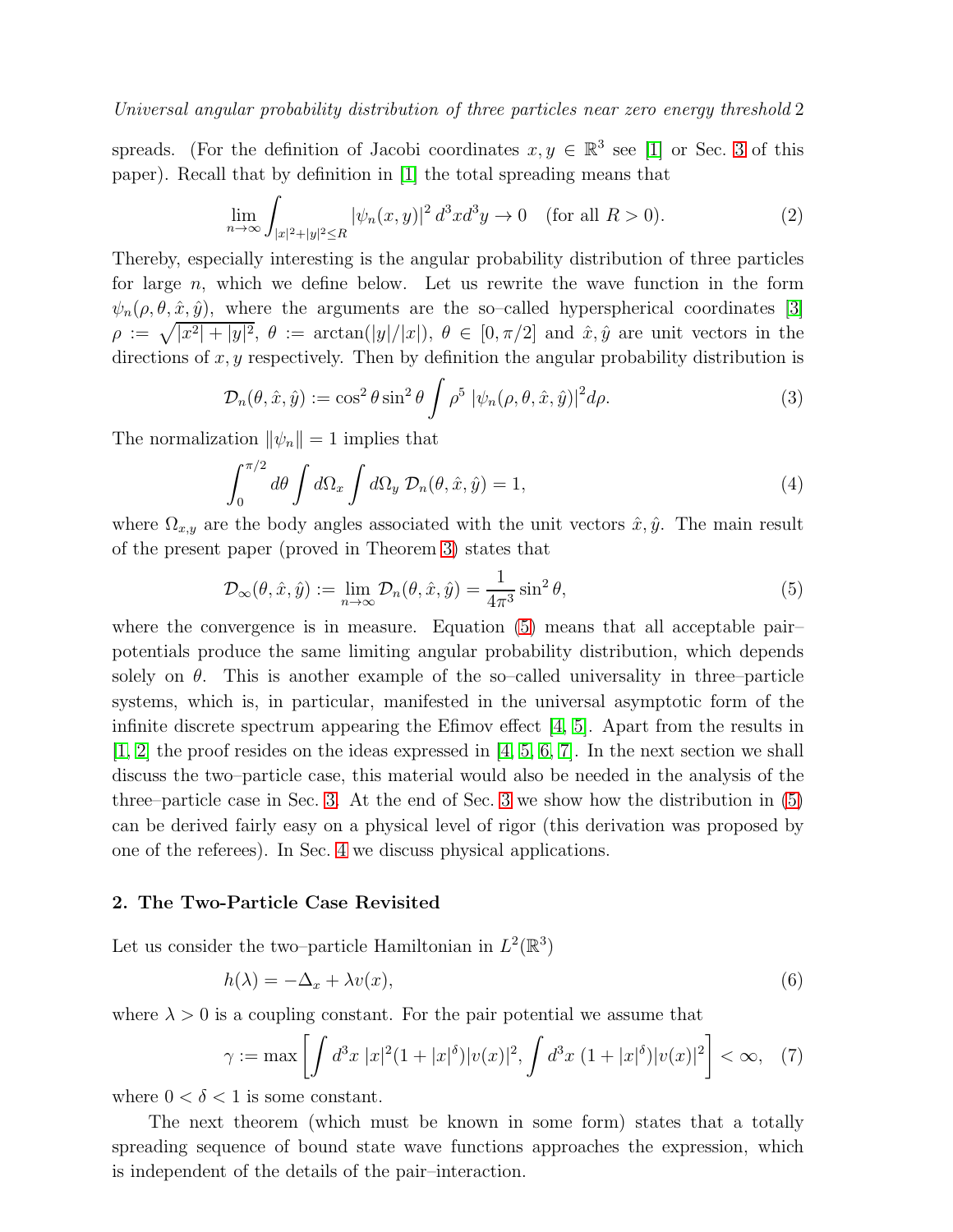<span id="page-2-1"></span>**Theorem 1.** Suppose there is a sequence of coupling constants  $\lambda_n > 0$  such that  $\lim_{n\to\infty}\lambda_n = \lambda_{cr} > 0$ , and  $h(\lambda_n)\psi_n = E_n\psi_n$ , where  $\psi_n \in D(H_0)$ ,  $\|\psi_n\| = 1$ ,  $E_n < 0$ ,  $\lim_{n\to\infty} E_n = 0$ . If  $\psi_n$  totally spreads then

<span id="page-2-0"></span>
$$
\left\| \psi_n - e^{i\varphi_n} \frac{\sqrt{k_n} e^{-k_n|x|}}{\sqrt{2\pi}|x|} \right\| \to 0,
$$
\n(8)

where  $\varphi_n \in [0, 2\pi)$  are phases and  $k_n := \sqrt{|E_n|}$ .

A few remarks are in order. If one takes for  $\psi_n$  the ground states then the sequence  $\psi_n$  always totally spreads, see the discussion in [\[6,](#page-16-5) [8\]](#page-16-7). In the spherically symmetric potential s–states always spread, and states, which have a non-zero angular momentum, do not spread [\[6\]](#page-16-5). (This can also be seen from [\(8\)](#page-2-0), which tells that the wave function must approach the spherically symmetric form). Let us also note that  $\psi_n$  does not spread if  $v(x) \ge |x|^{-2+\epsilon}$  for  $|x| \ge R_0$  and  $\epsilon \in (0,1)$ , see [\[8,](#page-16-7) [9,](#page-16-8) [10\]](#page-16-9).

*Proof of Theorem [1.](#page-2-1)* Obviously,  $R_n := (\psi_n, (1 + |x|^\delta)^{-1} \psi_n) \to 0$  because  $\psi_n$  totally spreads. The Schrödinger equation in the integral form reads

$$
\tilde{\psi}_n = \frac{\lambda_n}{4\pi} \int d^3 x' \, \frac{e^{-k_n |x - x'|}}{|x - x'|} v(x') \tilde{\psi}_n(x'),\tag{9}
$$

where  $\tilde{\psi}_n := \psi_n / R_n^{1/2}$  is the renormalized wave function. Let us set

<span id="page-2-4"></span>
$$
f_n := \frac{\lambda_n}{4\pi} \frac{e^{-k_n|x|}}{|x|} \int d^3 x' \ v(x') \tilde{\psi}_n(x'). \tag{10}
$$

Our aim is to prove that  $\|\tilde{\psi}_n - f_n\| = O(1)$ . The direct calculation gives

$$
\|\tilde{\psi}_n - f_n\|^2 = \frac{\lambda_n^2}{16\pi^2} \int d^3x d^3x' d^3x'' \left[\frac{e^{-k_n|x-x'|}}{|x-x'|} - \frac{e^{-k_n|x|}}{|x|}\right] \times \left[\frac{e^{-k_n|x-x''|}}{|x-x''|} - \frac{e^{-k_n|x|}}{|x|}\right] v(x')v(x'')\tilde{\psi}_n(x')\tilde{\psi}_n(x''). \tag{11}
$$

This can be transformed into

$$
\|\tilde{\psi}_n - f_n\|^2 = \frac{\lambda_n^2}{16\pi^2} \int d^3x' d^3x'' \frac{1}{k_n} \Big\{ W(k_n(x'' - x')) + W(0) - W(k_n x') - W(k_n x'') \Big\} v(x') v(x'') \tilde{\psi}_n(x') \tilde{\psi}_n(x''), \tag{12}
$$

where we defined

<span id="page-2-2"></span>
$$
W(y) := \int d^3 z \, \frac{e^{-|z|} e^{-|z-y|}}{|z| \, |z-y|} = 2\pi e^{-|y|}.\tag{13}
$$

The integral in [\(13\)](#page-2-2) can be evaluated using the confocal elliptical coordinates, see f. e. Appendix 9 in [\[14\]](#page-16-10). Next, by the obvious inequality  $|W(y) - W(0)| \leq 2\pi |y|$ 

<span id="page-2-3"></span>
$$
\|\tilde{\psi}_n - f_n\|^2 \le \frac{\lambda_n^2}{8\pi} \int d^3x' d^3x'' \{ |x'' - x'| + |x'| + |x''| \} |v(x')||v(x'')|
$$
  
 
$$
\times |\tilde{\psi}_n(x')||\tilde{\psi}_n(x'')| \le \frac{\lambda_n^2}{2\pi} \int d^3x' d^3x'' |x'||v(x')||v(x'')||\tilde{\psi}_n(x')||\tilde{\psi}_n(x'')|. \quad (14)
$$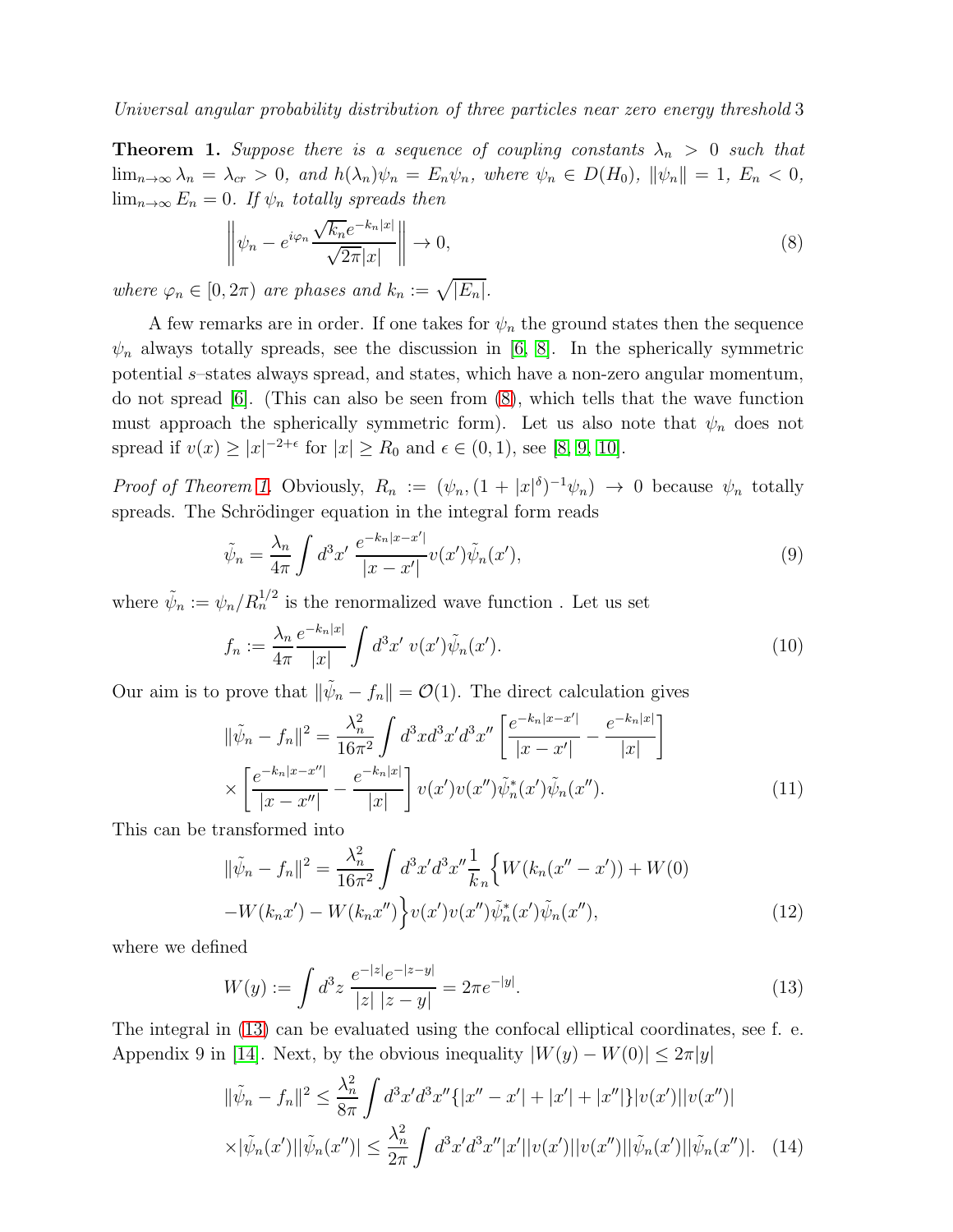Inserting into the rhs of [\(14\)](#page-2-3) the identities  $1 = (1 + |x'|^{\delta})^{1/2} (1 + |x'|^{\delta})^{-1/2}$  and the same for  $x''$  and applying the Cauchy–Schwarz inequality gives

$$
\|\tilde{\psi}_n - f_n\|^2 \le \frac{\lambda_n^2 \gamma}{2\pi},\tag{15}
$$

where  $\gamma$  is defined in [\(7\)](#page-1-1). Thus  $\|\tilde{\psi}_n - f_n\| = \mathcal{O}(1)$  and by [\(10\)](#page-2-4) we have

$$
\psi_n = \frac{\lambda_n}{4\pi} R_n^{1/2} d_n \frac{e^{-k_n|x|}}{|x|} + o(1),\tag{16}
$$

where  $d_n := \int d^3x' \ v(x')\tilde{\psi}_n(x')$  and  $o(1)$  denotes the terms that go to zero in norm. Using that  $\|\psi_n\| = 1$  we recover the statement of the theorem.  $\Box$ 

#### <span id="page-3-0"></span>3. The Three–Particle Case

We shall consider the Hamiltonian [\(1\)](#page-0-0). Let  $m_i$  and  $r_i \in \mathbb{R}^3$  denote particles masses and position vectors. The reduced masses we shall denote as  $\mu_{ik} := m_i m_k/(m_i + m_k)$ . The pair–interactions  $v_{ik}$  are operators of multiplication by real  $V_{ik}(r_i - r_k)$ . We shall make the following assumptions

R1 The pair potentials satisfy the following requirement

$$
\gamma_0 := \max_{i=1,2} \max \left[ \int d^3 r |V_{i3}(r)|^2, \int d^3 r |V_{i3}(r)| (1+|r|)^{2\delta} \right] < \infty,\tag{17}
$$

where  $0 < \delta < 1/8$  is a fixed constant. And

<span id="page-3-1"></span>
$$
-b_1 e^{-b_2|r|} \le V_{12}(r) \le 0,
$$
\n(18)

where  $b_{1,2} > 0$  are some constants.

- R2 There is a converging sequence of coupling constants  $\lambda_n > 0$ ,  $\lim_{n\to\infty} \lambda_n =$  $\lambda_{cr} > 0$  such that  $H(\lambda_n)\psi_n = E_n\psi_n$ , where  $\psi_n \in D(H_0)$ ,  $\|\psi_n\| = 1$ ,  $E_n < 0$ ,  $\lim_{n\to\infty} E_n = 0.$
- R3 The Hamiltonian  $H_0 + v_{12}$  is at critical coupling (For the definition of critical coupling see [\[2\]](#page-16-1)). The Hamiltonians  $H_0 + \lambda v_{13}$  and  $H_0 + \lambda v_{23}$  are positive and are not at critical coupling for  $\lambda = \lambda_n, \lambda_{cr}$ .

Again, let us stress that given that R1 is satisfied one can always tune the coupling constants so that R2, R3 would be satisfied with  $\psi_n$  being ground states. Besides, the sequence  $\psi_n$  in this case would totally spread, this is discussed in detail in Sec. 6 in [\[1\]](#page-16-0).

In the Jacobi coordinates  $x := [\sqrt{2\mu_{12}}/\hbar](r_2-r_1)$  and  $y := [\sqrt{2M_{12}}/\hbar](r_3-m_1/(m_1+1))$  $(m_2)r_1 - m_2/(m_1 + m_2)r_2$ , where  $M_{ij} = (m_i + m_j)m_k/(m_1 + m_2 + m_3)$   $({i, j, k})$  is a permutation of  $\{1, 2, 3\}$  the kinetic energy operator takes the form [\[1,](#page-16-0) [2\]](#page-16-1)

$$
H_0 = -\Delta_x - \Delta_y. \tag{19}
$$

In the following  $\chi_{\Omega} : \mathbb{R} \to \mathbb{R}$  denotes the characteristic function of the interval  $\Omega \subset \mathbb{R}$ (for instance,  $\chi_{[1,\infty)}(x)$  is equal to one if  $x \in [1,\infty)$  and is zero otherwise). The next theorem is the analog of Theorem [1](#page-2-1) for the three–particle case.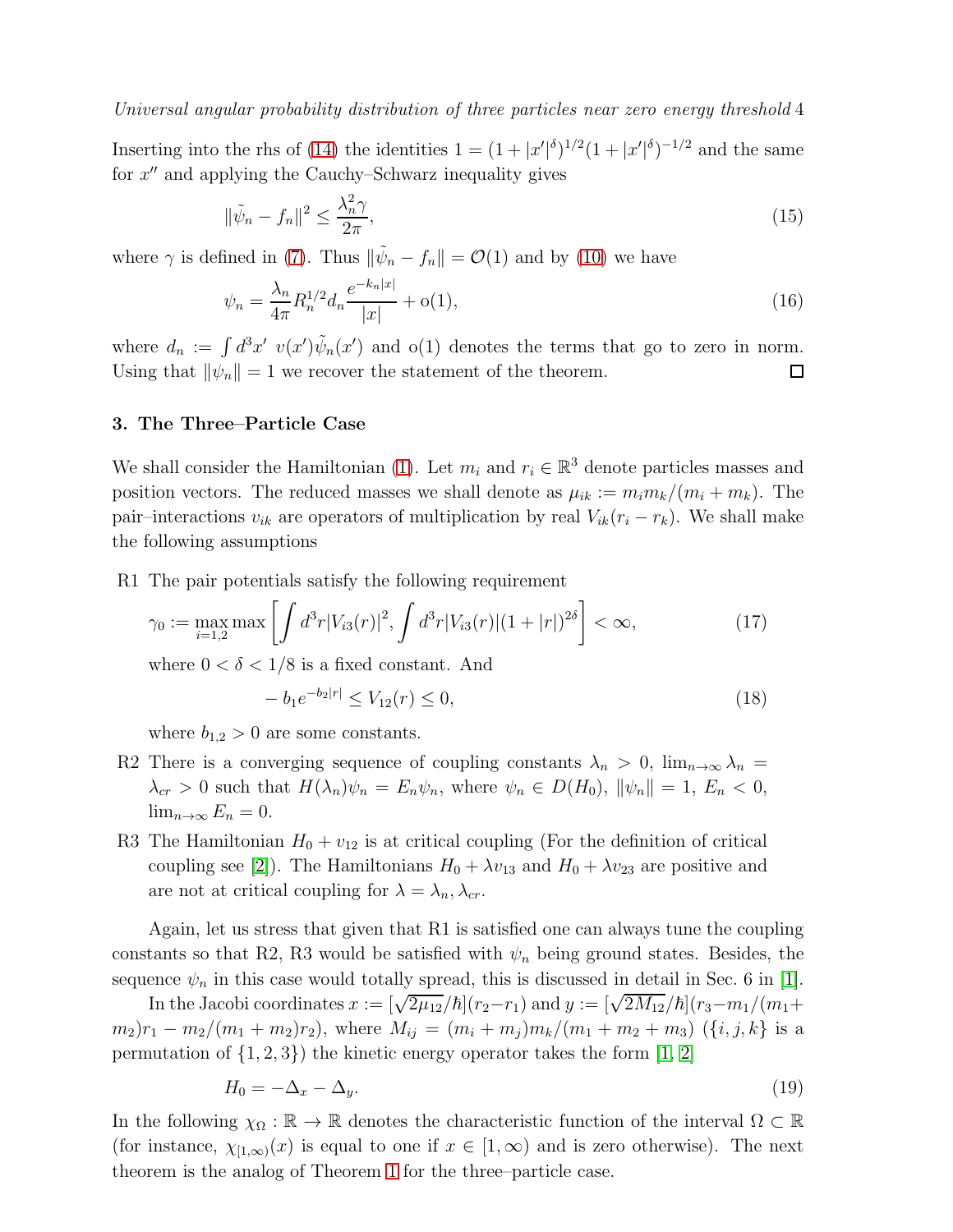<span id="page-4-1"></span>**Theorem 2.** Suppose  $H(\lambda)$  defined in [\(1\)](#page-0-0) satisfies R1-3. If  $\psi_n$  totally spreads then

<span id="page-4-2"></span>
$$
\left\| \psi_n - \frac{e^{i\varphi_n} \chi_{[1,\infty)}(\rho)}{2\pi^{3/2} |\ln k_n|^{1/2}} \frac{\{|x| \sin(k_n|y|) + |y| \cos(k_n|y|)\} e^{-k_n|x|}}{|x|^3 |y| + |y|^3 |x|} \right\| \to 0, \qquad (20)
$$

where  $\varphi_n \in [0, 2\pi)$  are phases,  $\rho := \sqrt{|x|^2 + |y|^2}$  and  $k_n := \sqrt{|E_n|}$ .

Remark. Theorem [2](#page-4-1) shows that similar to the two–particle case total spreading in the considered three–body case is possible only for states with zero angular momentum (irrespectively of the values of particles' masses). This can be seen from [\(20\)](#page-4-2), where in the limit the wave function depends only on  $|x|, |y|$  and is thus invariant under rotations of  $x, y$ . This fact is not that trivial as it may seem. In Theorem [2](#page-4-1) we consider only the situation when a single particle pair has a zero energy resonance. If two particle pairs have such resonances, one arrives at the Efimov effect, see [\[11,](#page-16-11) [4,](#page-16-3) [5\]](#page-16-4), where there exists an infinite sequence of energy levels  $E_n \to 0$  with orthonormal wave functions  $\phi_n$ . This sequence of wave functions also totally spreads, see [\[2\]](#page-16-1). However, in the case of Efimov effect it is possible to choose mass ratios in the system in such a way that the sequence  $\phi_n$  would have a non–zero angular momentum, see [\[12,](#page-16-12) [13,](#page-16-13) [5\]](#page-16-4).

Theorem [2](#page-4-1) has a useful practical corollary.

<span id="page-4-0"></span>**Theorem 3.** Suppose  $H(\lambda)$  satisfies R1-3. If  $\psi_n$  totally spreads then the angular probability distribution  $\mathcal{D}_n(\theta, \hat{x}, \hat{y})$  defined in [\(3\)](#page-1-2) converges in measure to  $\mathcal{D}_{\infty}(\theta, \hat{x}, \hat{y}) =$  $(4\pi^3)^{-1} \sin^2 \theta$ .

Proof. Let us rewrite [\(20\)](#page-4-2) in hyperspherical coordinates

$$
\|\psi_n - \Theta_n\| \to 0,\tag{21}
$$

where

<span id="page-4-4"></span>
$$
\Theta_n := \frac{e^{i\varphi_n}\chi_{[1,\infty)}(\rho)}{2\pi^{3/2}|\ln k_n|^{1/2}} \frac{e^{-k_n\rho\cos\theta}\sin(\theta + k_n\rho\sin\theta)}{\rho^3\cos\theta\sin\theta}.
$$
\n(22)

If we denote by  $\mathcal{D}_n^{\Theta}(\theta, \hat{x}, \hat{y})$  the angular probability distribution given by  $\Theta_n$  then the limiting angular probability distribution is

$$
\mathcal{D}_{\infty}(\theta, \hat{x}, \hat{y}) = \lim_{n \to \infty} \mathcal{D}_n^{\Theta} = \frac{1}{4\pi^3} \lim_{n \to \infty} \frac{1}{|\ln k_n|} \int_1^{\infty} \frac{e^{-2k_n \rho \cos \theta}}{\rho} \sin^2(\theta + k_n \rho \sin \theta) d\rho, \tag{23}
$$

where the limit is pointwise. Changing the integration variable in the last integral for  $t = k_n \rho \sin \theta$  and expanding around  $t = 0$  we obtain

$$
\mathcal{D}_{\infty}(\theta, \hat{x}, \hat{y}) = \frac{1}{4\pi^3} \lim_{n \to \infty} \frac{1}{|\ln k_n|} \int_{k_n \sin \theta}^{\infty} \frac{e^{-2t \cot \theta}}{t} \sin^2(\theta + t) dt = \frac{1}{4\pi^3} \sin^2 \theta.
$$
 (24)

Note that  $\mathcal{D}_n^{\Theta} \to \mathcal{D}_{\infty}$  pointwise and uniformly. Now we show that  $\|\mathcal{D}_n - \mathcal{D}_n^{\Theta}\|_1 \to 0$ . To make the notation shorter we set  $d\tilde{\Omega} := \cos^2 \theta \sin^2 \theta d\theta d\Omega_x d\Omega_y$ .

<span id="page-4-3"></span>
$$
\|\mathcal{D}_n - \mathcal{D}_n^{\Theta}\|_1 \equiv \int_0^{\pi/2} d\theta \int d\Omega_x d\Omega_y |\mathcal{D}_n - \mathcal{D}_n^{\Theta}|
$$
  
= 
$$
\int d\tilde{\Omega} \left| \int |\psi_n|^2 \rho^5 d\rho - \int |\Theta_n|^2 \rho^5 d\rho \right| \le \int d\tilde{\Omega} \int \rho^5 \left| |\psi_n| - |\Theta_n| \right| \left( |\psi_n| + |\Theta_n| \right) d\rho
$$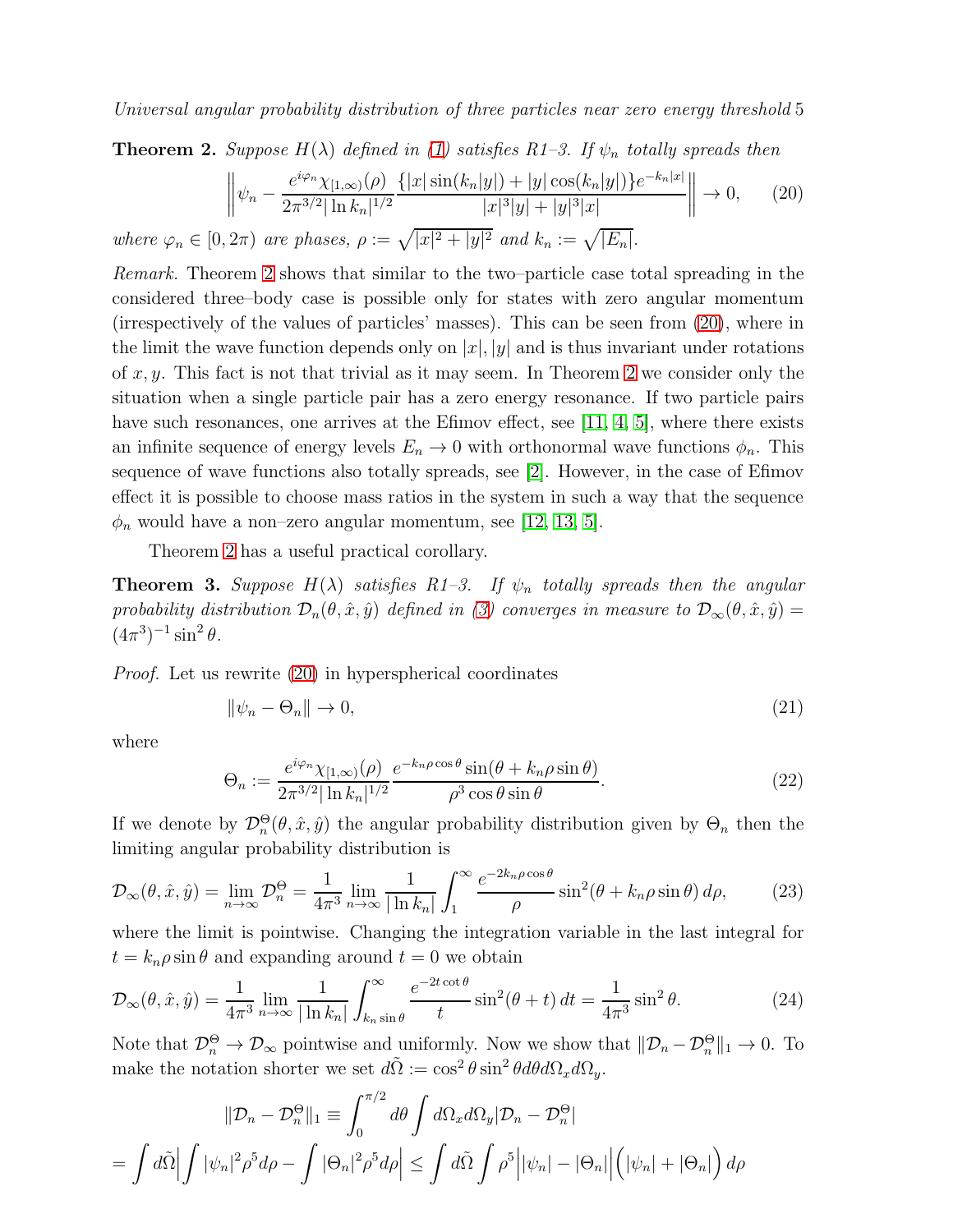$$
\leq \|\psi_n - \Theta_n\| \left( \int d\tilde{\Omega} \int \rho^5 (|\psi_n| + |\Theta_n|)^2 d\rho \right)^{1/2} \leq 2 \|\psi_n - \Theta_n\|,\tag{25}
$$

where we applied twice the Cauchy–Schwarz inequality and  $||a|-|b|| \leq |a-b|$  for any  $a, b \in \mathbb{C}$ . Therefore,  $\|\mathcal{D}_n - \mathcal{D}_{\infty}\|_1 \to 0$ . By the Vitali convergence theorem [\[15\]](#page-16-14) this is equivalent to the statement of Theorem [3.](#page-4-0)  $\Box$ 

Here we would like to make the following two remarks.

Remark. If instead of Jacobi coordinates one would express the limiting angular probability distribution in  $r_{13} := r_3 - r_1$  and  $r_{23} := r_3 - r_2$ , which are also "natural" coordinates for the considered problem, then it would depend not only on the ratio  $|r_{13}|/|r_{23}|$  but also on the angle between these vectors. Let us also note that if the pair of particles  $\{1,2\}$  would be marginally bound with the energy  $E_{12}$  and the sequence of ground states  $\psi_n$  would be such that  $E_n \langle E_{12}, E_n \rangle E_{12}$  then  $\psi_n$  totally spreads, see [\[7\]](#page-16-6). However, in this case it is easy to show that the angular probability distribution approaches the delta–distribution.

Remark. Theorem [3](#page-4-0) states that the angular probability distribution converges in measure, which is equivalent to  $\|\mathcal{D}_n - \mathcal{D}_{\infty}\|_1 \to 0$ , whereby  $\mathcal{D}_n$  corresponds to  $\psi_n$ in R2 and the meaning of  $\|\cdot\|_1$  is explained in [\(25\)](#page-4-3). It should be stressed here that  $\mathcal{D}_n$  does not converge to  $\mathcal{D}_{\infty}$  pointwise everywhere. Indeed, for smooth interactions one expects that  $\psi_n$  at  $|x| = 0$  should be finite; by definition [\(3\)](#page-1-2) this immediately implies that  $\mathcal{D}_n = 0$  if  $\theta = \pi/2$ . Nevertheless, the limiting angular probability distribution  $\mathcal{D}_{\infty}$ is not zero at  $\theta = \pi/2$ , on the contrary, it has its maximum at this point! At  $\theta \neq \pi/2$ one should expect a pointwise convergence.

<span id="page-5-2"></span>**Lemma 1.** Suppose  $H(\lambda)$  defined in [\(1\)](#page-0-0) satisfies R1-3. If  $\psi_n$  totally spreads then

$$
\psi_n = [H_0 + k_n^2]^{-1} |v_{12}| \psi_n + o(1), \tag{26}
$$

where  $o(1)$  denotes the terms that go to zero in norm.

*Proof.* Rearranging in different ways the terms in the Schrödinger equation for  $\psi_n$  we derive three integral equations, see [\[2\]](#page-16-1)

<span id="page-5-0"></span>
$$
\psi_n = [H_0 + k_n^2]^{-1} \left( |v_{12}| - \lambda_n v_{13} - \lambda_n v_{23} \right) \psi_n,\tag{27}
$$

$$
\psi_n = \left[ H_0 + \lambda_n (v_{13})_+ + \lambda_n (v_{23})_+ + k_n^2 \right]^{-1} \left( |v_{12}| + \lambda_n (v_{13})_- + \lambda_n (v_{23})_- \right) \psi_n,\tag{28}
$$

$$
\psi_n = \left[ H_0 + \lambda_n (v_{13})_+ + k_n^2 \right]^{-1} \left( |v_{12}| + \lambda_n (v_{13})_- - \lambda_n v_{23} \right) \psi_n,\tag{29}
$$

where  $(v_{ik})_{\pm} = \max[0, \pm v_{ik}]$ . By [\(27\)](#page-5-0) the Lemma would be proved if we can show that

<span id="page-5-1"></span>
$$
F_n := \lambda_n [H_0 + k_n^2]^{-1} v_{13} \psi_n = o(1), \tag{30}
$$

$$
\lambda_n [H_0 + k_n^2]^{-1} v_{23} \psi_n = o(1). \tag{31}
$$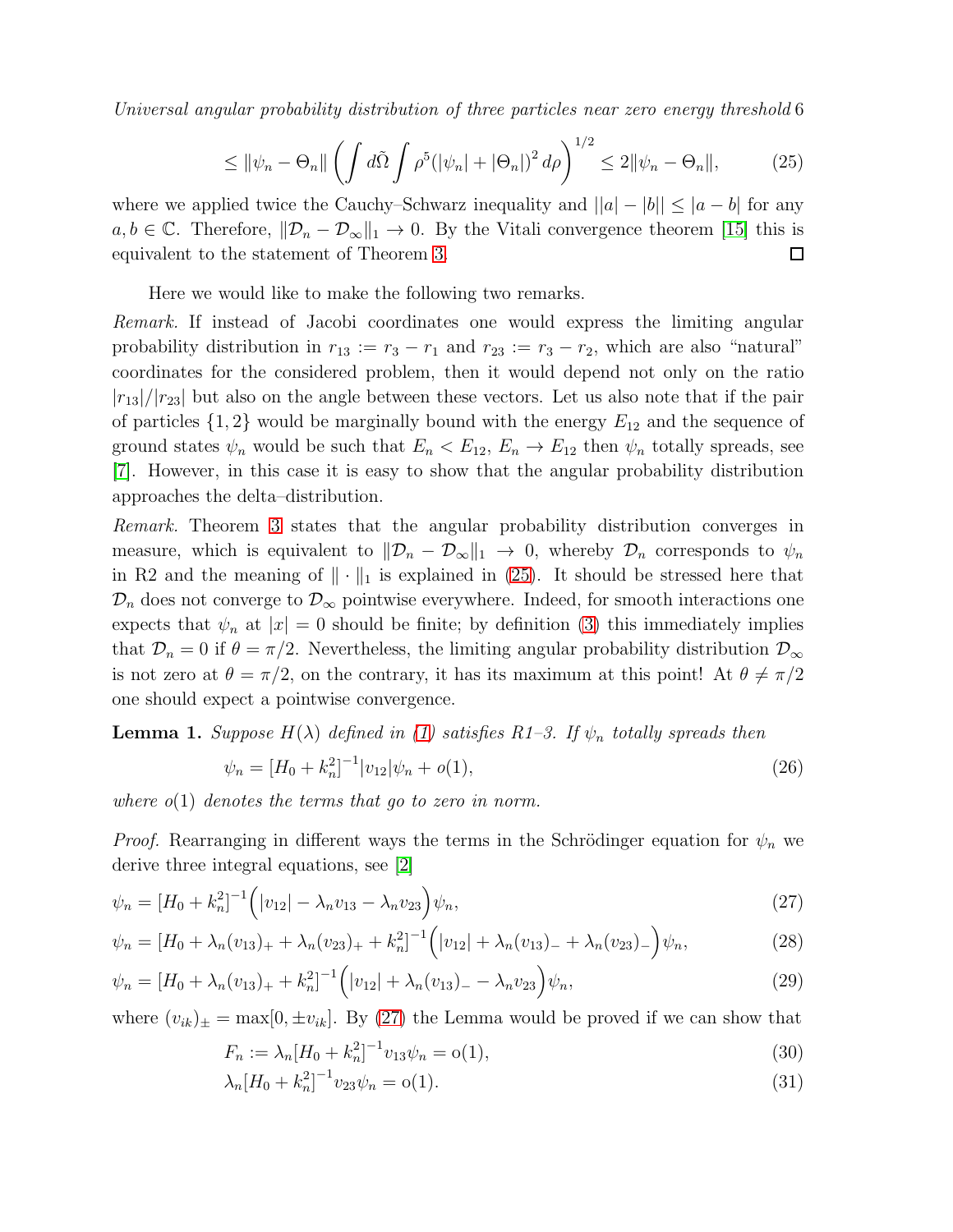Below we prove [\(30\)](#page-5-1), eq. [\(31\)](#page-5-1) is proved analogously. Substituting [\(28\)](#page-5-0) into [\(30\)](#page-5-1) we split  $F_n$  in three parts

<span id="page-6-5"></span><span id="page-6-1"></span>
$$
F_n = \sum_{i=1}^{3} F_n^{(i)},\tag{32}
$$

where

$$
F_n^{(1)} = [H_0 + k_n^2]^{-1} v_{13} [H_0 + \lambda_n (v_{13})_+ + \lambda_n (v_{23})_+ + k_n^2]^{-1} |v_{12}| \psi_n,
$$
\n(33)

$$
F_n^{(2)} = \lambda_n [H_0 + k_n^2]^{-1} v_{13} [H_0 + \lambda_n (v_{13})_+ + \lambda_n (v_{23})_+ + k_n^2]^{-1} (v_{23})_- \psi_n,
$$
\n(34)

$$
F_n^{(3)} = \lambda_n [H_0 + k_n^2]^{-1} v_{13} [H_0 + \lambda_n (v_{13})_+ + \lambda_n (v_{23})_+ + k_n^2]^{-1} (v_{13})_- \psi_n.
$$
 (35)

We introduce another pair of Jacobi coordinates  $\eta = [\sqrt{2\mu_{13}}/\hbar](r_3 - r_1)$  and  $\zeta = [\sqrt{2M_{13}}/\hbar](r_2 - m_1/(m_1 + m_3)r_1 - m_3/(m_1 + m_3)r_3)$ . The coordinates  $(\eta, \zeta)$  and  $(x, y)$  are connected through the orthogonal linear transformation

$$
x = m_{x\eta}\eta + m_{x\zeta}\zeta,\tag{36}
$$

$$
y = m_{y\eta}\eta + m_{y\zeta}\zeta,\tag{37}
$$

where  $m_{x\eta}, m_{x\zeta} \neq 0, m_{y\eta}, m_{y\zeta}$  are real and can be expressed through mass ratios in the system.  $\mathcal{F}_{13}$  denotes the partial Fourier transform, which acts on  $f(\eta, \zeta)$  as

<span id="page-6-6"></span>
$$
\mathcal{F}_{13}f := \hat{f}(\eta, p_{\zeta}) = \frac{1}{(2\pi)^{3/2}} \int d^3\zeta \ e^{-ip_{\zeta} \cdot \zeta} f(\eta, \zeta). \tag{38}
$$

Let us introduce the operator function

$$
\tilde{B}_{13}(k_n) := \mathcal{F}_{13}^{-1} \tilde{t}_n(p_\zeta) \mathcal{F}_{13},\tag{39}
$$

where

<span id="page-6-3"></span>
$$
\tilde{t}_n(p_\zeta) = \begin{cases}\n|p_\zeta|^{1-\delta} + (k_n)^{1-\delta} & \text{if } |p_\zeta| \le 1 \\
1 + (k_n)^{1-\delta} & \text{if } |p_\zeta| \ge 1.\n\end{cases}
$$
\n(40)

We set tilde over the operator in order to distinguish it from the one defined in Eq. (18) in [\[1\]](#page-16-0). Note that  $\tilde{B}_{13}(k_n)$  and  $\tilde{B}_{13}^{-1}(k_n)$  for each n are bounded operators.

<span id="page-6-2"></span>Using the inequalities from  $[2]$  (see Eqs.  $(17)-(24)$  in  $[2]$ ) we obtain

$$
|F_n^{(1)}| \leq [H_0 + k_n^2]^{-1} |v_{13}| [H_0 + k_n^2]^{-1} |v_{12}| |\psi_n| = [H_0 + k_n^2]^{-1} |v_{13}|^{1/2} \tilde{B}_{13}(k_n) \Psi_n^{(1)},
$$
(41)

$$
|F_n^{(2)}| \le \lambda_n [H_0 + k_n^2]^{-1} |v_{13}| [H_0 + k_n^2]^{-1} |v_{23}| |\psi_n| = [H_0 + k_n^2]^{-1} |v_{13}|^{1/2} \tilde{B}_{13}(k_n) \Psi_n^{(2)}, \tag{42}
$$

where

<span id="page-6-4"></span>
$$
\Psi_n^{(1)} := |v_{13}|^{1/2} \tilde{B}_{13}^{-1}(k_n) [H_0 + k_n^2]^{-1} |v_{12}| |\psi_n|,
$$
\n(43)

$$
\Psi_n^{(2)} := \lambda_n |v_{13}|^{1/2} \tilde{B}_{13}^{-1}(k_n) [H_0 + k_n^2]^{-1} |v_{23}| |\psi_n|.
$$
\n(44)

To write the upper bound on  $|F_n^{(3)}|$  we use the following expression, which follows from [\(29\)](#page-5-0), c. f. Eq. (15) in [\[2\]](#page-16-1)

<span id="page-6-0"></span>
$$
(v_{13})_{-}^{1/2}\psi_n = Q_n(v_{13})_{-}^{1/2}[H_0 + \lambda_n(v_{13})_+ + k_n^2]^{-1}(|v_{12}| - \lambda_n v_{23})\psi_n, \tag{45}
$$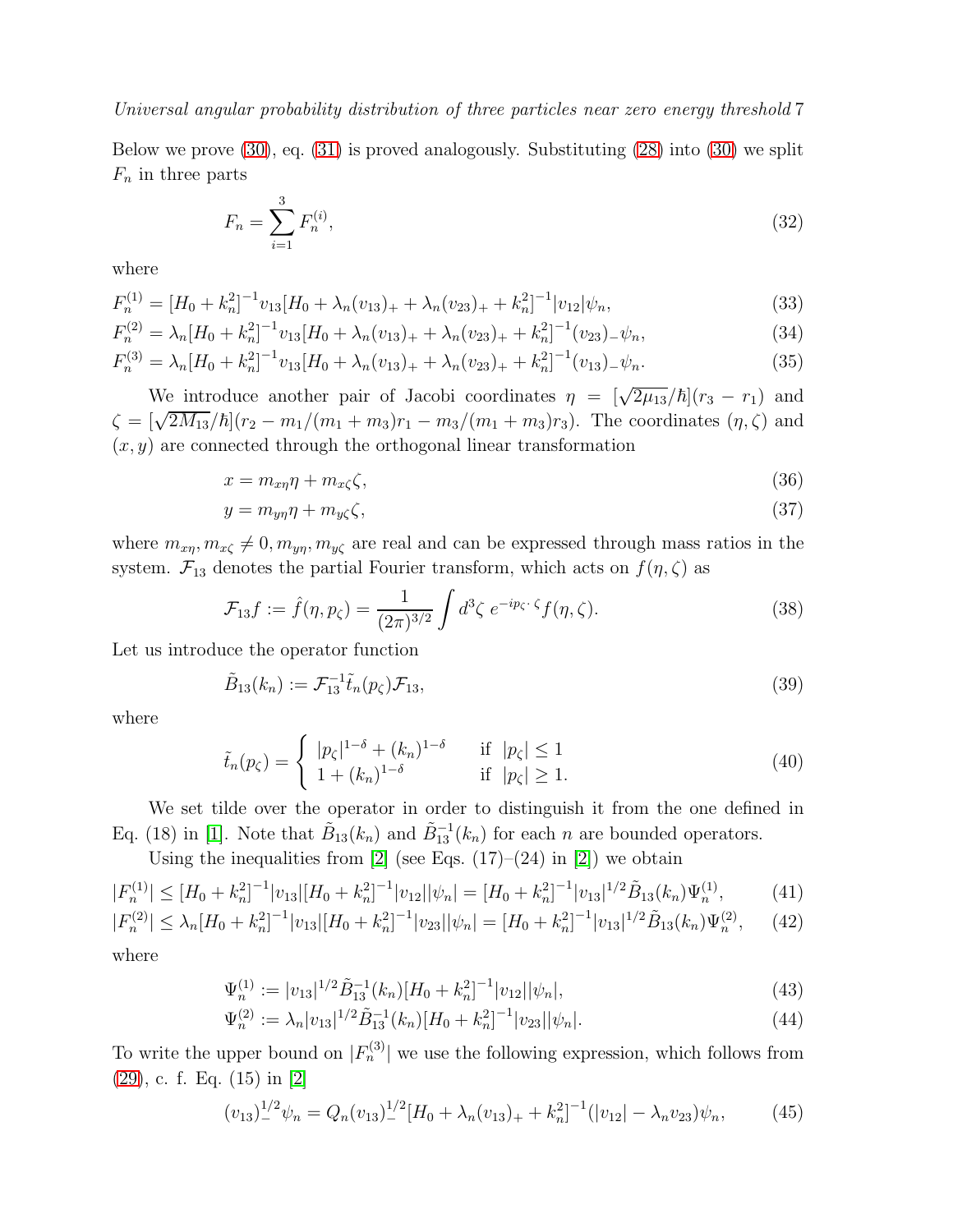where we defined

$$
Q_n := \left\{ 1 - \lambda_n (v_{13})_-^{1/2} \left[ H_0 + \lambda_n (v_{13})_+ + k_n^2 \right]^{-1} (v_{13})_-^{1/2} \right\}^{-1}.
$$
 (46)

 $Q_n$  is a positivity preserving operator and  $\sup_n ||Q_n|| < \infty$ , see Lemma 1 in [\[2\]](#page-16-1) and Lemma 12 in [\[1\]](#page-16-0). Substituting [\(45\)](#page-6-0) into [\(35\)](#page-6-1) and using the positivity preserving property of the operators (see the discussion after Eq. (16) in [\[2\]](#page-16-1)) we get

<span id="page-7-0"></span>
$$
|F_n^{(3)}| \le \lambda_n [H_0 + k_n^2]^{-1} |v_{13}| [H_0 + k_n^2]^{-1} (v_{13})^{-1/2}_{-} Q_n (v_{13})^{-1/2}_{-} \times [H_0 + k_n^2]^{-1} (|v_{12}| + \lambda_n |v_{23}|) |\psi_n| = [H_0 + k_n^2]^{-1} |v_{13}|^{1/2} \tilde{B}_{13}(k_n) \Psi_n^{(3)}, \quad (47)
$$

where

<span id="page-7-3"></span>
$$
\Psi_n^{(3)} := \lambda_n |v_{13}|^{1/2} [H_0 + k_n^2]^{-1} (v_{13})_-^{1/2} Q_n \tilde{B}_{13}^{-1} (k_n) (v_{13})_-^{1/2}
$$
  
 
$$
\times [H_0 + k_n^2]^{-1} (|v_{12}| + \lambda_n |v_{23}|) |\psi_n|.
$$
 (48)

Summarizing,  $(41)$ ,  $(42)$  and  $(47)$  can be expressed through the inequality

<span id="page-7-4"></span>
$$
|F_n^{(i)}| \le \mathcal{L}_n \Psi_n^{(i)} \qquad (i = 1, 2, 3), \tag{49}
$$

where

<span id="page-7-5"></span>
$$
\mathcal{L}_n := [H_0 + k_n^2]^{-1} |v_{13}|^{1/2} \tilde{B}_{13}(k_n). \tag{50}
$$

 $\Box$ 

From Lemma [2](#page-7-1) it follows that  $||F_n^{(i)}|| \to 0$ .

<span id="page-7-1"></span>**Lemma 2.** The operators  $\mathcal{L}_n$  are uniformly norm-bounded and  $\|\Psi_n^{(i)}\| \to 0$  for  $i =$ 1, 2, 3.

*Proof.* The proof that  $\mathcal{L}_n$  are uniformly norm–bounded is similar to Lemma 6 in [\[1\]](#page-16-0). Indeed,  $K_n := \mathcal{F}_{13} \mathcal{L}_n \mathcal{F}_{13}^{-1}$  is an integral operator with the kernel

$$
k_n(\eta, \eta'; p_\zeta) = \frac{e^{-\sqrt{p_\zeta^2 + k_n^2} |\eta - \eta'|}}{4\pi |\eta - \eta'|} |V_{13}(\alpha'\eta')|^{1/2} \tilde{t}_n(p_\zeta), \tag{51}
$$

where  $\alpha' := \hbar / \sqrt{2\mu_{13}}$ , which acts on  $f(\eta, p_\zeta) \in L^2(\mathbb{R}^6)$  as follows

$$
K_n f = \int d^3 \eta' k_n(\eta, \eta'; p_\zeta) f(\eta', p_\zeta). \tag{52}
$$

Therefore, we can estimate the norm as

<span id="page-7-2"></span>
$$
\|\mathcal{L}_n\|^2 = \|K_n\|^2 \le \sup_{p_\zeta} \int |k_n(\eta, \eta'; p_\zeta)|^2 \, d^3\eta' d^3\eta = C_0 \sup_{p_\zeta} \frac{|\tilde{t}_n(p_\zeta)|^2}{\sqrt{p_\zeta^2 + k_n^2}}, \quad (53)
$$

where

$$
C_0 := \frac{1}{16\pi^2} \left( \int \frac{e^{-2|s|}}{|s|^2} d^3s \right) \left( \int |V_{13}(\alpha'\eta)| d^3\eta \right) \le \frac{\gamma_0}{8\pi},\tag{54}
$$

and  $\gamma_0$  was defined in [\(17\)](#page-3-1). Substituting [\(40\)](#page-6-3) into [\(53\)](#page-7-2) it is easy to see that  $\|\mathcal{L}_n\|$  is uniformly bounded. Let us rewrite [\(43\)](#page-6-4) as

$$
\Psi_n^{(1)} := [\mathcal{M}_n^{(1)} + \mathcal{M}_n^{(2)}] |v_{12}|^{1/2} |\psi_n|,\tag{55}
$$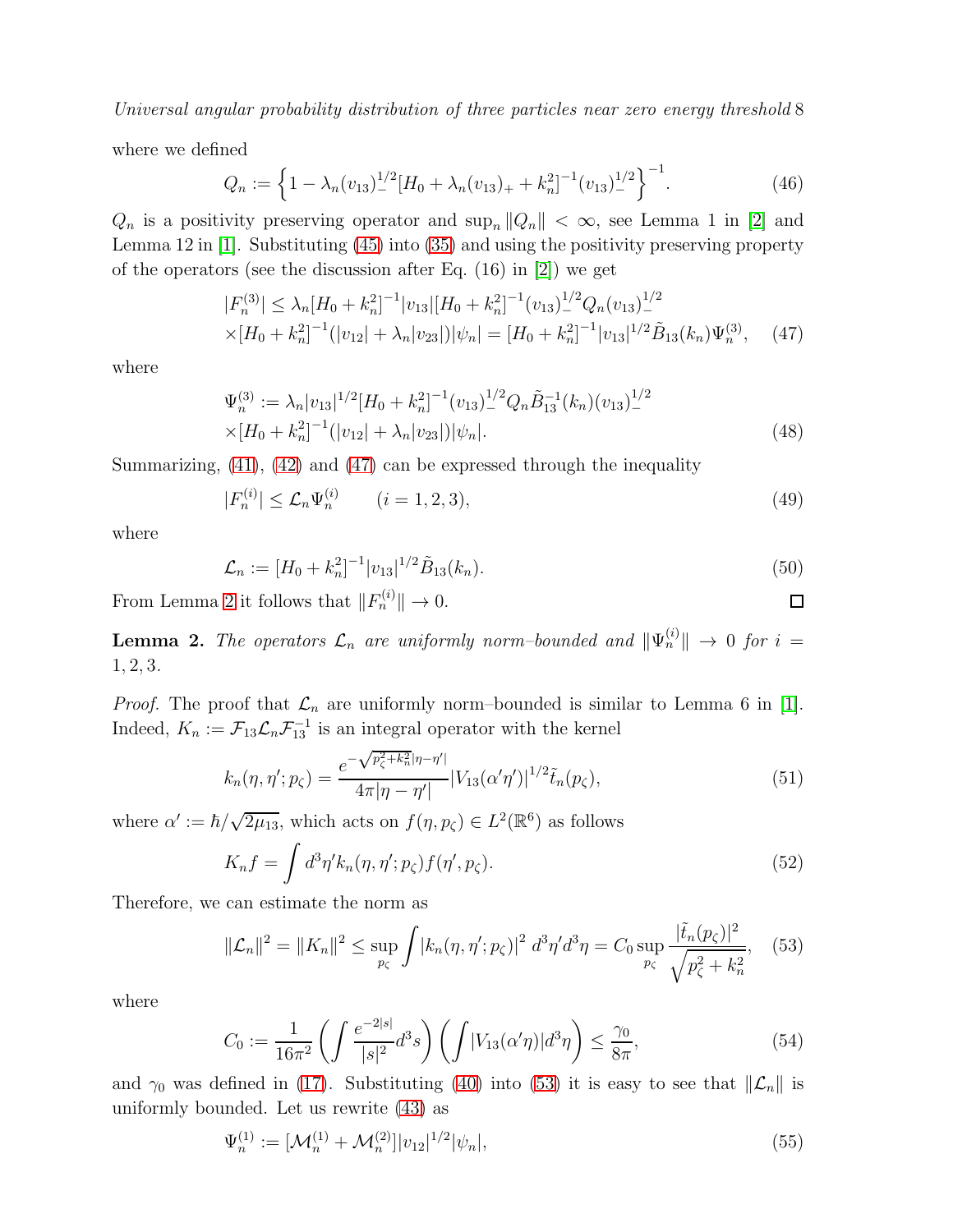where

$$
\mathcal{M}_n^{(1)} := |v_{13}|^{1/2} \left\{ \tilde{B}_{13}^{-1}(k_n) - (1 + (k_n)^{1-\delta})^{-1} \right\} [H_0 + k_n^2]^{-1} |v_{12}|^{1/2},\tag{56}
$$

$$
\mathcal{M}_n^{(2)} := (1 + (k_n)^{1-\delta})^{-1} |v_{13}|^{1/2} [H_0 + k_n^2]^{-1} |v_{12}|^{1/2}.
$$
\n(57)

By the no–clustering theorem  $|||v_{12}|^{1/2}|\psi_n||| \to 0$ , see Appendix in [\[2\]](#page-16-1). Thus to prove that  $\|\Psi_n^{(1)}\| \to 0$  it is enough to show that  $\sup_n \|\mathcal{M}_n^{(1,2)}\| < \infty$ . It is easy to see that  $\|\mathcal{M}_n^{(2)}\|$  is uniformly norm–bounded, see f. e. the proof of Lemma 7 in [\[1\]](#page-16-0). Next,  $\|\mathcal{M}_n^{(1)}\| = \|K'_n\|$ , where  $K'_n := \mathcal{F}_{13} \mathcal{M}_n \mathcal{F}_{13}^{-1}$  is the integral operator with the kernel

<span id="page-8-0"></span>
$$
k'_{n}(\eta, p_{\zeta}, \eta', p'_{\zeta}) = \frac{1}{2^{7/2} \pi^{5/2} \omega^{3}} \left[ \tilde{t}_{n}^{-1}(p_{\zeta}) - (1 + (k_{n})^{1-\delta})^{-1} \right] |V_{13}(\alpha' \eta)|^{1/2}
$$
  
 
$$
\times \frac{e^{-\sqrt{p_{\zeta}^{2} + k_{n}^{2}} |\eta - \eta'|}}{|\eta - \eta'|} \exp \left\{ i \frac{\beta}{\omega} \eta' \cdot (p_{\zeta} - p'_{\zeta}) \right\} \widehat{|V_{12}|^{1/2}}((p_{\zeta} - p'_{\zeta})/\omega), \tag{58}
$$

 $\beta := -m_3\hbar/((m_1+m_3)\sqrt{2\mu_{13}})$  and  $\omega := \hbar/\sqrt{2M_{13}}$  (see the proof of Lemma 9 in [\[1\]](#page-16-0)). In [\(58\)](#page-8-0)  $\widehat{|V_{12}|^{1/2}}$  denotes merely the Fourier transform of  $|V_{12}|^{1/2} \in L^2(\mathbb{R}^3)$ . Calculation of the Hilbert–Schmidt norm gives

$$
\|\mathcal{M}_n^{(1)}\|^2 \le \frac{C_0'}{8\omega^3 \pi^3} \int_{|p_\zeta| \le 1} \frac{\left[|p_\zeta|^{1-\delta} + (k_n)^{1-\delta}\right]^{-2}}{\sqrt{p_\zeta^2 + k_n^2}} d^3 p_\zeta \le \frac{C_0'}{8\omega^3 \pi^3} \int_{|p_\zeta| \le 1} \frac{d^3 p_\zeta}{|p_\zeta|^{3-2\delta}},\tag{59}
$$

where

<span id="page-8-1"></span>
$$
C_0' := C_0 \int d^3s \left| \widehat{|V_{12}|^{1/2}}(s) \right|^2.
$$
 (60)

From [\(59\)](#page-8-1) it follows that  $\|\mathcal{M}_n^{(1)}\|$  is uniformly bounded and, hence,  $\|\Psi_n^{(1)}\| \to 0$ . The fact that  $\|\Psi_n^{(2)}\| \to 0$  is proved analogously. To prove that  $\|\Psi_n^{(3)}\| \to 0$  let us look at [\(48\)](#page-7-3). We can write

<span id="page-8-2"></span>
$$
\Psi_n^{(3)} = \lambda_n \mathcal{T}_n^{(1)} Q_n(\mathcal{T}_n^{(2)} |v_{12}|^{1/2} |\psi_n| + \mathcal{T}_n^{(3)} |v_{23}|^{1/2} |\psi_n|), \tag{61}
$$

where we defined the operators

$$
\mathcal{T}_n^{(1)} := |v_{13}|^{1/2} [H_0 + k_n^2]^{-1} (v_{13})^{1/2}, \tag{62}
$$

$$
\mathcal{T}_n^{(2)} := \tilde{B}_{13}^{-1}(k_n)(v_{13})^{1/2} [H_0 + k_n^2]^{-1} |v_{12}|^{1/2},\tag{63}
$$

$$
\mathcal{T}_n^{(3)} := \lambda_n \tilde{B}_{13}^{-1}(k_n)(v_{13})_{-}^{1/2} [H_0 + k_n^2]^{-1} |v_{23}|^{1/2}.
$$
\n(64)

The operators  $Q_n$  are uniformly norm-bounded. The operators  $\mathcal{T}_n^{(1)}$  are also uniformly norm–bounded. Note that  $\mathcal{T}_n^{(2)} = \mathcal{M}_n'^{(1)} + \mathcal{M}_n'^{(2)}$ , where  $\mathcal{M}_n'^{(1,2)}$  is defined exactly as  $\mathcal{M}_n^{(1,2)}$  except that  $|v_{13}|$  gets replaced with  $(v_{13})$ . Thus from the above analysis it follows that  $\|\mathcal{T}^{(2)}_n\|$  is uniformly bounded. By similar arguments  $\|\mathcal{T}^{(3)}_n\|$  is uniformly bounded. Thus due to  $||v_{ik}|^{1/2}|\psi_n|| \to 0$  (see the no-clustering theorem in [\[2\]](#page-16-1)) the expression on the rhs of [\(61\)](#page-8-2) goes to zero in norm. $\Box$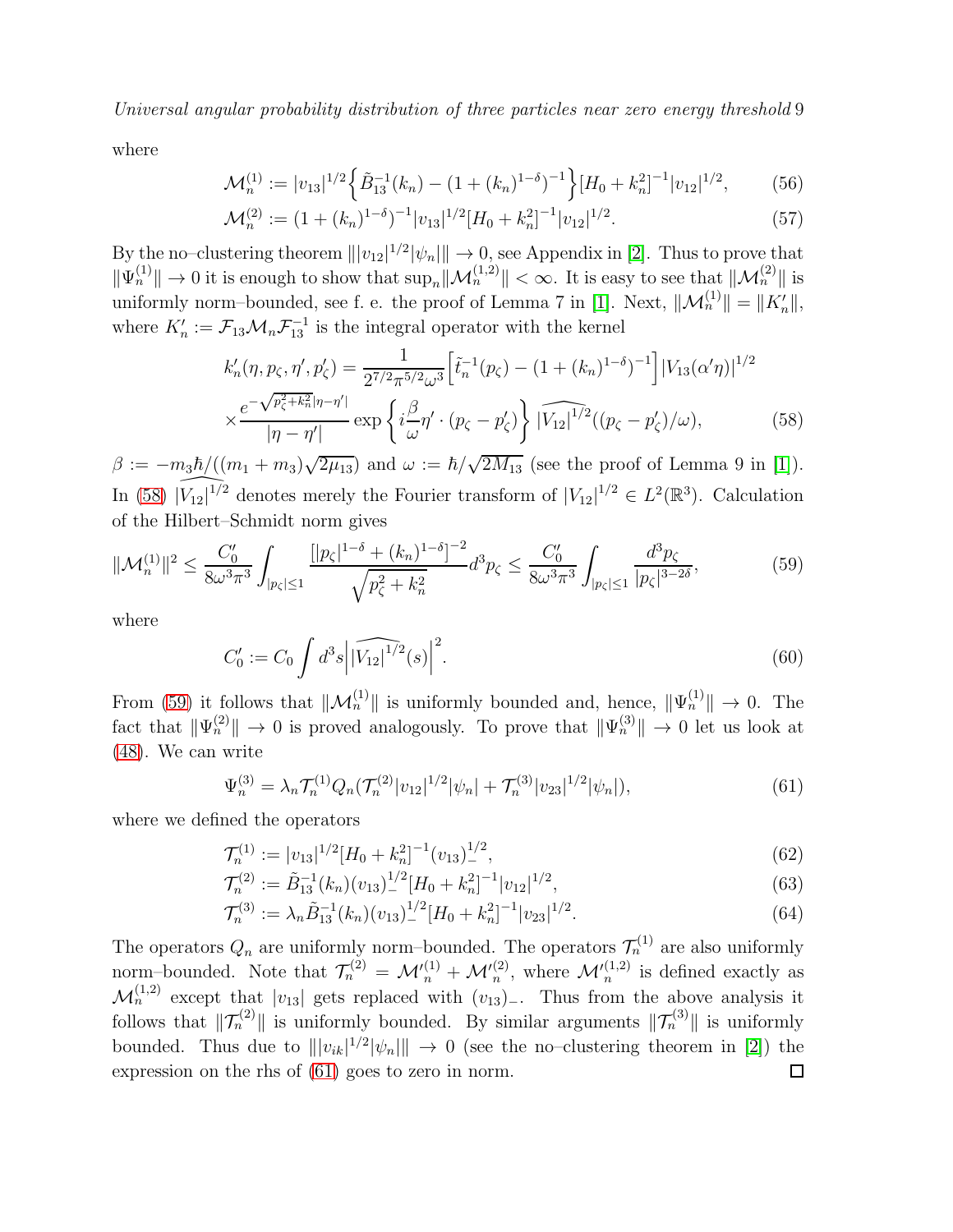Proof of Theorem [2.](#page-4-1) Instead of [\(20\)](#page-4-2) it suffices to prove that

<span id="page-9-1"></span>
$$
\left\| \hat{\psi}_n - \frac{\sqrt{2}e^{i\varphi_n}}{4\pi |\ln k_n|^{1/2}} \frac{\chi_{[k_n,1]}(|p_y|)e^{-|p_y||x|}}{|x||p_y|} \right\| \to 0,
$$
\n(65)

where the hat denotes the action of the partial Fourier transform  $\mathcal{F}_{12}$ , see Eq. (17) in [\[1\]](#page-16-0). Indeed, computing explicitly the inverse Fourier transform

<span id="page-9-0"></span>
$$
\frac{\sqrt{2}}{(4\pi)|\ln k_n|^{1/2}} \mathcal{F}_{12}^{-1} \left( \frac{\chi_{[k_n,1]}(|p_y|)e^{-|p_y||x|}}{|x||p_y|} \right) = \frac{1}{2\pi^{3/2}|\ln k_n|^{1/2}} \frac{1}{|x||y|(|x|^2 + |y|^2)}
$$

$$
\times \left\{ e^{-|x|}[-|x|\sin|y| - |y|\cos|y|] - e^{-k_n|x|}[-|x|\sin(k_n|y|) - |y|\cos(k_n|y|)] \right\}
$$
(66)

Now [\(20\)](#page-4-2) follows directly from [\(66\)](#page-9-0), [\(65\)](#page-9-1) after dropping those terms, whose norm goes to zero.

By Lemma [1](#page-5-2)  $\|\psi_n - f_n^{(1)}\| \to 0$ , where we have set  $f_n^{(1)} := [H_0 + k_n^2]^{-1} |v_{12}| \psi_n$ . From the Schrödinger equation for the term  $\sqrt{|v_{12}|}\psi_n$  we obtain

<span id="page-9-2"></span>
$$
\sqrt{|v_{12}|}\psi_n = -\left\{1 - \sqrt{|v_{12}|}(H_0 + k_n^2)^{-1}\sqrt{|v_{12}|}\right\}^{-1} \sqrt{|v_{12}|} \times [H_0 + k_n^2]^{-1} (\lambda_n v_{13} + \lambda_n v_{23})\psi_n.
$$
\n(67)

Substituting [\(67\)](#page-9-2) into the expression for  $f_n^{(1)}$  results in

<span id="page-9-4"></span>
$$
f_n^{(1)} = [H_0 + k_n^2]^{-1} \sqrt{|v_{12}|} \Big\{ 1 - \sqrt{|v_{12}|} (H_0 + k_n^2)^{-1} \sqrt{|v_{12}|} \Big\}^{-1} \Phi_n,\tag{68}
$$

where

<span id="page-9-3"></span>
$$
\Phi_n := -\lambda_n \sqrt{|v_{12}|} [H_0 + k_n^2]^{-1} (v_{13} + v_{23}) \psi_n.
$$
\n(69)

From the proofs of Lemmas 6, 9 in [\[1\]](#page-16-0) it follows that the operators  $\sqrt{|v_{12}|} [H_0 +$  $k_n^2$ ]<sup>-1</sup> $\sqrt{|v_{s3}|}$  and  $B_{12}^{-1}(k_n)\sqrt{|v_{12}|}[H_0+k_n^2]^{-1}\sqrt{|v_{s3}|}$ , where  $B_{12}(k_n)$  is defined in Eqs. (18)-(19) in [\[1\]](#page-16-0), are uniformly norm–bounded for  $s = 1, 2$ . Thus by [\(69\)](#page-9-3) and Theorem 3 in  $[2] \|\Phi_n\| \to 0$  $[2] \|\Phi_n\| \to 0$  and  $\|B_{12}^{-1}(k_n)\Phi_n\| \to 0$ . Acting with  $\mathcal{F}_{12}$  on [\(68\)](#page-9-4) gives

$$
\hat{f}_n^{(1)} = \left[ -\Delta_x + p_y^2 + k_n^2 \right]^{-1} \sqrt{|v_{12}|} \left\{ 1 - \sqrt{|v_{12}|} \left( -\Delta_x + p_y^2 + k_n^2 \right)^{-1} \sqrt{|v_{12}|} \right\}^{-1} \hat{\Phi}_n. \tag{70}
$$

Because  $\|\hat{\Phi}_n\| \to 0$  we can write

$$
\hat{f}_n^{(1)} = \hat{f}_n^{(2)} + o(1),\tag{71}
$$

where

$$
\hat{f}_n^{(2)} := \chi_{[0,\rho_0]} \left( \sqrt{p_y^2 + k_n^2} \right) \hat{f}_n^{(1)},\tag{72}
$$

and  $\rho_0$  is a constant defined in Lemma 11 in [\[1\]](#page-16-0). Now using Lemma 11 in [1] (see also discussion around Eq.  $(111)$  in [\[1\]](#page-16-0)) we obtain

$$
\hat{f}_n^{(2)} = \hat{f}_n^{(3)} + \chi_{[0,\rho_0]} \left( \sqrt{p_y^2 + k_n^2} \right) \mathcal{F}_{12} \mathcal{A}_{12}(k_n) \mathcal{F}_{12}^{-1} \mathcal{Z} \left( \sqrt{p_y^2 + k_n^2} \right) B_{12}^{-1}(k_n) \hat{\Phi}_n, \tag{73}
$$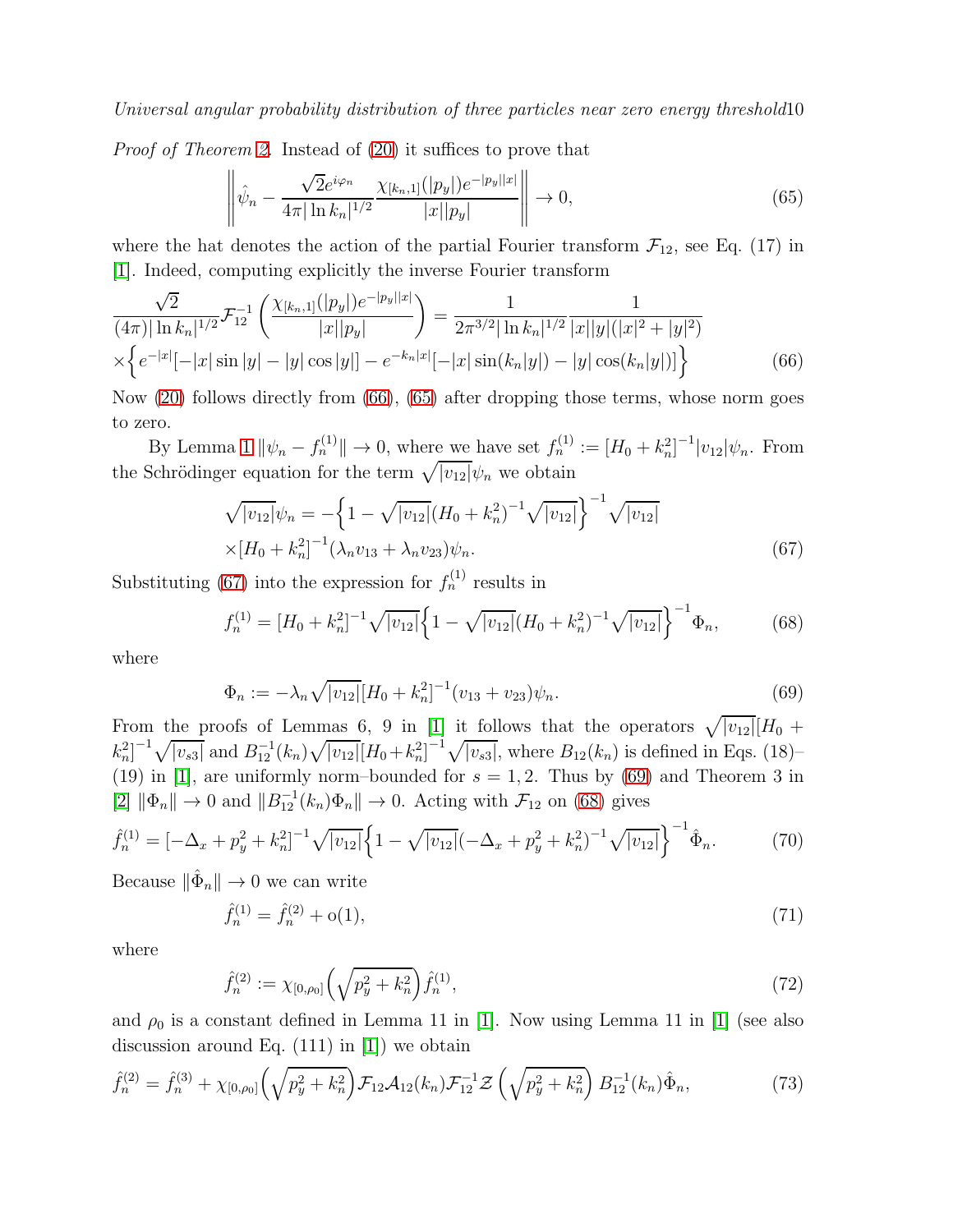where  $\mathcal{A}_{12}(k_n) := [H_0 + k_n^2]^{-1} \sqrt{|v_{12}|} B_{12}(k_n)$  and  $\mathcal{Z}$  defined in [\[1\]](#page-16-0) remain uniformly norm–bounded for all n, see Lemmas 6, 11 in [\[1\]](#page-16-0). The function  $\hat{f}_n^{(3)}$  is defined as follows

<span id="page-10-0"></span>
$$
\hat{f}_n^{(3)} := \chi_{[0,\rho_0]} \left( \sqrt{p_y^2 + k_n^2} \right) \left[ -\Delta_x + |p_y|^2 + k_n^2 \right]^{-1} \frac{\sqrt{|v_{12}|}}{a\sqrt{|p_y|^2 + k_n^2}} \mathbb{P}_0 \hat{\Phi}_n,\tag{74}
$$

where a and  $\mathbb{P}_0$  are defined in Eq. (80) and Lemma 11 in [\[1\]](#page-16-0). Therefore, since  $||B_{12}^{-1}(k_n)\Phi_n|| \to 0$ 

$$
\hat{f}_n^{(2)} = \hat{f}_n^{(3)} + o(1). \tag{75}
$$

It makes sense to introduce

<span id="page-10-1"></span>
$$
g_n(y) := \int d^3x \phi_0(x) \Phi_n(x, y), \qquad (76)
$$

where  $\phi_0$  was defined in Eq. (77) in [\[1\]](#page-16-0). The following inequality trivially follows from the exponential bound on  $V_{12}$  and the definition of  $\phi_0$ 

<span id="page-10-3"></span>
$$
\phi_0(x) \le b_1' e^{-b_2'|x|},\tag{77}
$$

where  $b'_{1,2} > 0$  are constants. From the pointwise exponential fall off of  $\psi_n$  it follows that  $g_n \in L^2(\mathbb{R}^3) \cap L^1(\mathbb{R}^3)$  for each n. We rewrite [\(74\)](#page-10-0) with the help of [\(76\)](#page-10-1)

$$
\hat{f}_n^{(3)} = \chi_{[0,\rho_0]} \left( \sqrt{p_y^2 + k_n^2} \right) \left[ -\Delta_x + p_y^2 + k_n^2 \right]^{-1} \frac{\sqrt{|v_{12}|} \phi_0(x) \hat{g}_n(p_y)}{a \sqrt{p_y^2 + k_n^2}} \n= \chi_{[0,\rho_0]} \left( \sqrt{p_y^2 + k_n^2} \right) \frac{\hat{g}_n(p_y)}{4\pi a \sqrt{p_y^2 + k_n^2}} \int d^3 x' \frac{e^{-\sqrt{p_y^2 + k_n^2}|x - x'|}}{|x - x'|} \phi_0(x') |V_{12}(\alpha x')|^{1/2},
$$
\n(78)

where  $\alpha := \hbar / \sqrt{2\mu_{12}}$ . Next, let us define

$$
\hat{f}_n^{(4)} := \chi_{[0,\rho_0]} \left( \sqrt{p_y^2 + k_n^2} \right) \frac{\hat{g}_n(0)}{4\pi a \sqrt{p_y^2 + k_n^2}} \int d^3x' \frac{e^{-\sqrt{p_y^2 + k_n^2}|x - x'|}}{|x - x'|} \phi_0(x') |V_{12}(\alpha x')|^{1/2},\tag{79}
$$

where  $\hat{g}_n(0) \in \mathbb{C}$  is well-defined since  $g_n \in L^1(\mathbb{R}^3)$  for each n. Using Lemma [3](#page-12-0) and the notation in [\(13\)](#page-2-2) gives

$$
\|\hat{f}_{n}^{(4)} - \hat{f}_{n}^{(3)}\|^{2} \leq \int d^{3}p_{y} \ \chi_{[0,\rho_{0}]} \left(\sqrt{p_{y}^{2} + k_{n}^{2}}\right) \frac{c_{n}^{2}|p_{y}|^{2\delta}}{16\pi^{2}a^{2}(p_{y}^{2} + k_{n}^{2})^{3/2}} \times \int d^{3}x' \int d^{3}x'' W \left(\sqrt{p_{y}^{2} + k_{n}^{2}}(x'' - x')\right) \phi_{0}(x') |V_{12}(\alpha x')|^{1/2} \phi_{0}(x'') |V_{12}(\alpha x'')|^{1/2} \leq \frac{\vartheta^{2}c_{n}^{2}}{16\pi^{2}a^{2}} \int d^{3}p_{y} \ \chi_{[0,\rho_{0}]} \left(\sqrt{p_{y}^{2} + k_{n}^{2}}\right) \frac{|p_{y}|^{2\delta}}{(p_{y}^{2} + k_{n}^{2})^{3/2}},
$$
\n(80)

where we used  $W(s) \leq 2\pi$  and set

<span id="page-10-2"></span>
$$
\vartheta := \int d^3x' \phi_0(x') |V_{12}(\alpha x')|^{1/2}.
$$
\n(81)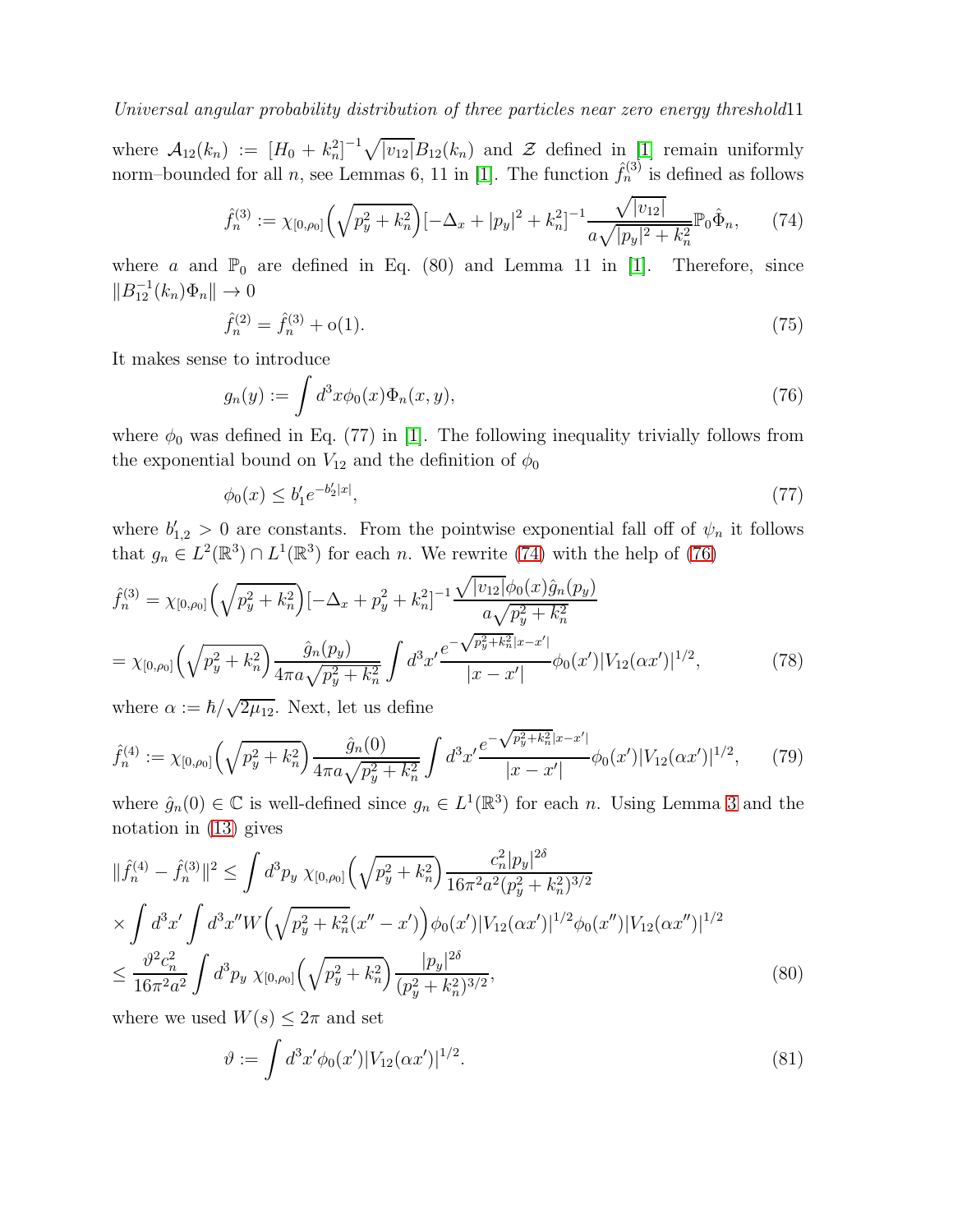The constant in [\(81\)](#page-10-2) is bounded, hence, by Lemma [4](#page-12-1)  $\|\hat{f}_n^{(4)} - \hat{f}_n^{(3)}\| \to 0$ . As the next step we introduce

$$
\hat{f}_n^{(5)} := \chi_{[0,\rho_0]} \left( \sqrt{p_y^2 + k_n^2} \right) \frac{R \left( \sqrt{p_y^2 + k_n^2} \right) \hat{g}_n(0)}{4\pi a \sqrt{p_y^2 + k_n^2}} \frac{e^{-\sqrt{p_y^2 + k_n^2}|x|}}{|x|},\tag{82}
$$

where

$$
R(s) := \int d^3x' \frac{e^{-s|x'|}}{|x'|}\phi_0(x')|V_{12}(\alpha x')|^{1/2}.
$$
\n(83)

Like in the proof of Theorem [1](#page-2-1) we evaluate the square of the norm of the difference

$$
\|\hat{f}_{n}^{(5)} - \hat{f}_{n}^{(4)}\|^{2} \leq \int d^{3}p_{y} \ \chi_{[0,\rho_{0}]} \left(\sqrt{p_{y}^{2} + k_{n}^{2}}\right) \frac{|\hat{g}_{n}(0)|^{2}}{16\pi^{2}a^{2}(p_{y}^{2} + k_{n}^{2})^{3/2}} \times \int d^{3}x' \int d^{3}x'' \left\{ W\left(\sqrt{p_{y}^{2} + k_{n}^{2}}(x'' - x')\right) + W(0) - W\left(\sqrt{p_{y}^{2} + k_{n}^{2}}x'\right) \right. \left. - W\left(\sqrt{p_{y}^{2} + k_{n}^{2}}x''\right)\right\} \phi_{0}(x') |V_{12}(\alpha x')|^{1/2} \phi_{0}(x'') |V_{12}(\alpha x'')|^{1/2} \leq \frac{|\hat{g}_{n}(0)|^{2}}{2\pi a^{2}} \int d^{3}p_{y} \ \frac{\chi_{[0,\rho_{0}]} \left(\sqrt{p_{y}^{2} + k_{n}^{2}}\right)}{(p_{y}^{2} + k_{n}^{2})} \times \int d^{3}x' \int d^{3}x'' \ |x'|\phi_{0}(x')|V_{12}(\alpha x')|^{1/2} \phi_{0}(x'') |V_{12}(\alpha x'')|^{1/2}.
$$
 (84)

On account of R1 and [\(77\)](#page-10-3) we conclude that  $\|\hat{f}_n^{(5)} - \hat{f}_n^{(4)}\| \to 0$  since  $|\hat{g}_n(0)| \to 0$  by Lemma [4.](#page-12-1) Observe that

$$
|R(s) - R(0)| \le s\vartheta,\tag{85}
$$

where  $\vartheta$  is defined in [\(81\)](#page-10-2). Hence,  $\|\hat{f}_n^{(6)} - \hat{f}_n^{(5)}\| \to 0$ , where by definition

$$
\hat{f}_n^{(6)} := \chi_{[0,\rho_0]} \left( \sqrt{p_y^2 + k_n^2} \right) \frac{R(0)\hat{g}_n(0)}{4\pi a \sqrt{p_y^2 + k_n^2}} \frac{e^{-\sqrt{p_y^2 + k_n^2}|x|}}{|x|}.
$$
\n(86)

Simplifying the argument of the exponential function we define

$$
\hat{f}_n^{(7)} := \chi_{[0,\rho_0]} \left( \sqrt{p_y^2 + k_n^2} \right) \frac{R(0)\hat{g}_n(0)}{4\pi a \sqrt{p_y^2 + k_n^2}} \frac{e^{-|p_y||x|}}{|x|}.
$$
\n(87)

After straightforward calculation we obtain

$$
\|\hat{f}_n^{(7)} - \hat{f}_n^{(6)}\|^2 = \int d^3 p_y \ \chi_{[0,\rho_0]} \left(\sqrt{p_y^2 + k_n^2} \right) \frac{R^2(0)|\hat{g}_n(0)|^2}{4\pi a^2 (p_y^2 + k_n^2)} \ \times \left[ \frac{1}{2\sqrt{p_y^2 + k_n^2}} + \frac{1}{2|p_y|} - \frac{2}{\sqrt{p_y^2 + k_n^2 + |p_y|}} \right]. \tag{88}
$$

Replacing in the last fraction  $|p_y|$  with  $\sqrt{p_y^2 + k_n^2}$  results in the following inequality

$$
\|\hat{f}_n^{(7)} - \hat{f}_n^{(6)}\|^2 \le \frac{R^2(0)|\hat{g}_n(0)|^2}{8\pi a^2} \int d^3p_y \, \frac{\chi_{[0,\rho_0]} \left(\sqrt{p_y^2 + k_n^2}\right)}{(p_y^2 + k_n^2)} \left[\frac{1}{|p_y|} - \frac{1}{\sqrt{p_y^2 + k_n^2}}\right].\tag{89}
$$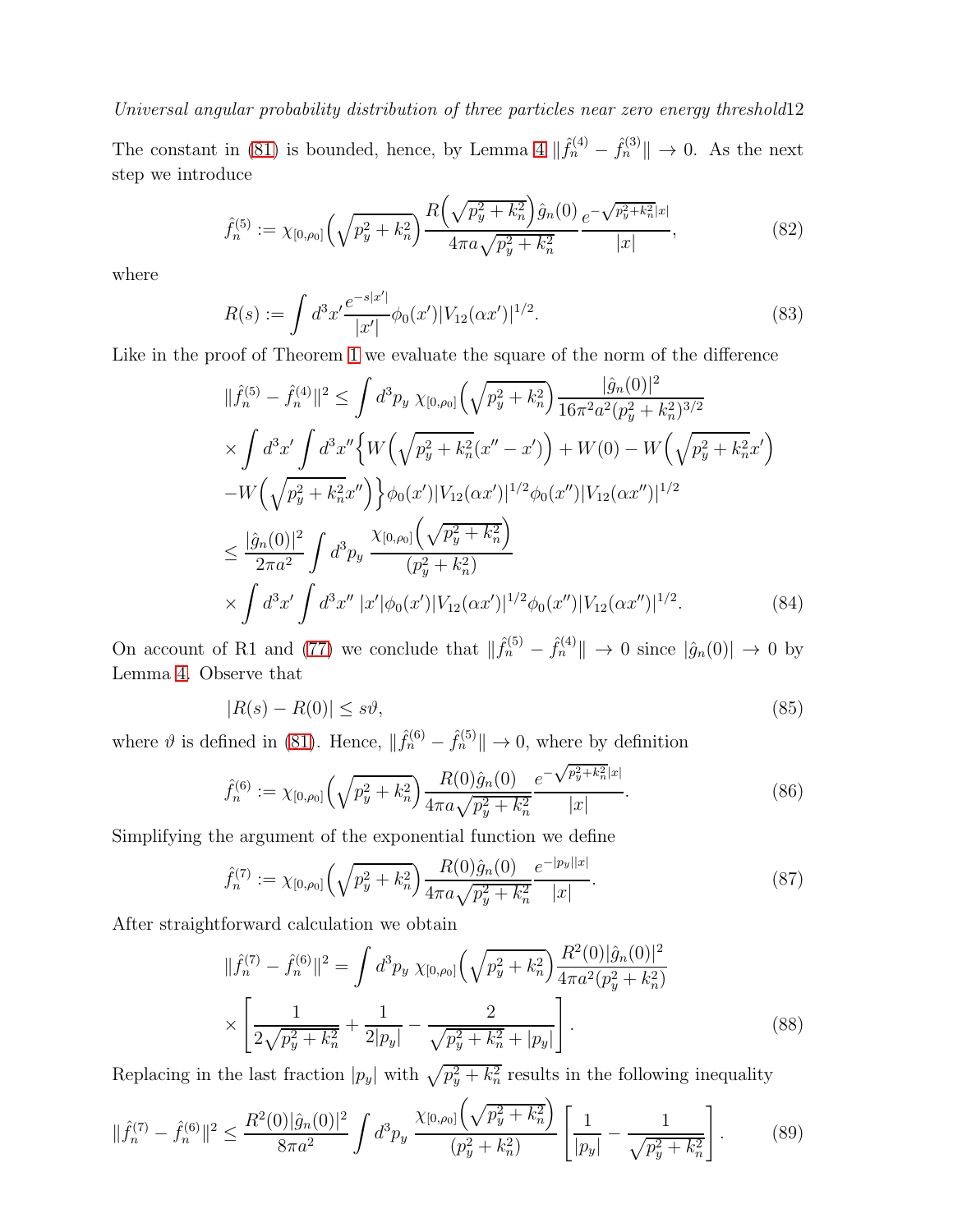The integrals can be calculated explicitly, see [\[16\]](#page-16-15), which results in  $\|\hat{f}_n^{(7)} - \hat{f}_n^{(6)}\| \to 0$ . At last, we simplify the expression setting

$$
\hat{f}_n^{(8)} := \frac{R(0)\hat{g}_n(0)}{4\pi a} \frac{\chi_{[k_n,1]}(|p_y|)e^{-|p_y||x|}}{|x||p_y|}.
$$
\n(90)

Again, one easily finds that  $\|\hat{f}_n^{(8)} - \hat{f}_n^{(7)}\| \to 0$ . Summarizing, we have  $\|\hat{f}_n^{(i+1)} - \hat{f}_n^{(i)}\| \to 0$ for  $i = 1, \ldots, 7$ . Thus from  $\|\hat{\psi}_n - \hat{f}_n^{(1)}\| \to 0$  it follows that  $\|\hat{\psi}_n - \hat{f}_n^{(8)}\| \to 0$ . Using that  $\|\hat{\psi}_n\| = 1$  we obtain [\(65\)](#page-9-1).

<span id="page-12-0"></span>**Lemma 3.** There exists a sequence  $c_n > 0$ ,  $c_n \to 0$  such that

$$
|\hat{g}_n(p_y) - \hat{g}_n(0)| \le c_n |p_y|^{\delta},\tag{91}
$$

where  $\delta$  is defined in [\(17\)](#page-3-1).

*Proof.* The trivial inequality  $|e^{ip_y \cdot y} - 1| \le |p_y|^{\delta} |y|^{\delta}$  implies that

$$
|\hat{g}_n(p_y) - \hat{g}_n(0)| \le \int d^3y |e^{ip_y \cdot y} - 1||g_n(y)| \le |p_y|^{\delta} c_n,
$$
\n(92)

where  $c_n = \int d^3y |y|^\delta |g_n(y)|$  goes to zero by Lemma [4.](#page-12-1)

The following lemma makes use of the absence of zero energy resonances in particle pairs  $\{1, 3\}$  and  $\{2, 3\}$ .

<span id="page-12-1"></span>**Lemma 4.** The sequence  $c_n = \int d^3y (1 + |y|^{\delta}) |g_n(y)|$  is well-defined and goes to zero.

*Proof.* By definitions [\(76\)](#page-10-1) and [\(69\)](#page-9-3) we have  $|g_n(y)| \le |g_n^{(1)}(y)| + |g_n^{(2)}(y)|$ , where

$$
g_n^{(1)}(y) := \lambda_n \int d^3x \, \phi_0 |v_{12}|^{1/2} [H_0 + k_n^2]^{-1} v_{13} \psi_n,\tag{93}
$$

$$
g_n^{(2)}(y) := \lambda_n \int d^3x \, \phi_0 |v_{12}|^{1/2} [H_0 + k_n^2]^{-1} v_{23} \psi_n. \tag{94}
$$

Consequently  $c_n \leq c_n^{(1)} + c_n^{(2)}$ , where

<span id="page-12-3"></span>
$$
c_n^{(i)} := \int d^3y (1+|y|^{\delta}) |g_n^{(i)}(y)|.
$$
\n(95)

Below we shall prove that  $c_n^{(1)} \to 0$ , the fact that  $c_n^{(2)} \to 0$  is proved analogously. Let us mention that appearing below integrals and interchanged oder of integration can be easily justified using the pointwise exponential fall off of  $\psi_n$  [\[17\]](#page-16-16).

We have

$$
|g_n^{(1)}(y)| \le \int d^3x \, |V_{12}(\alpha x)|^{1/2} \phi_0(x) |F_n|(x, y), \tag{96}
$$

where  $F_n$  was defined in [\(32\)](#page-6-5). On account of R1 and [\(77\)](#page-10-3) it follows that

<span id="page-12-2"></span>
$$
|g_n^{(1)}(y)| \le \tilde{b}_1 \int d^3x e^{-\tilde{b}_2|x|} |F_n|(x, y), \tag{97}
$$

$$
\Box
$$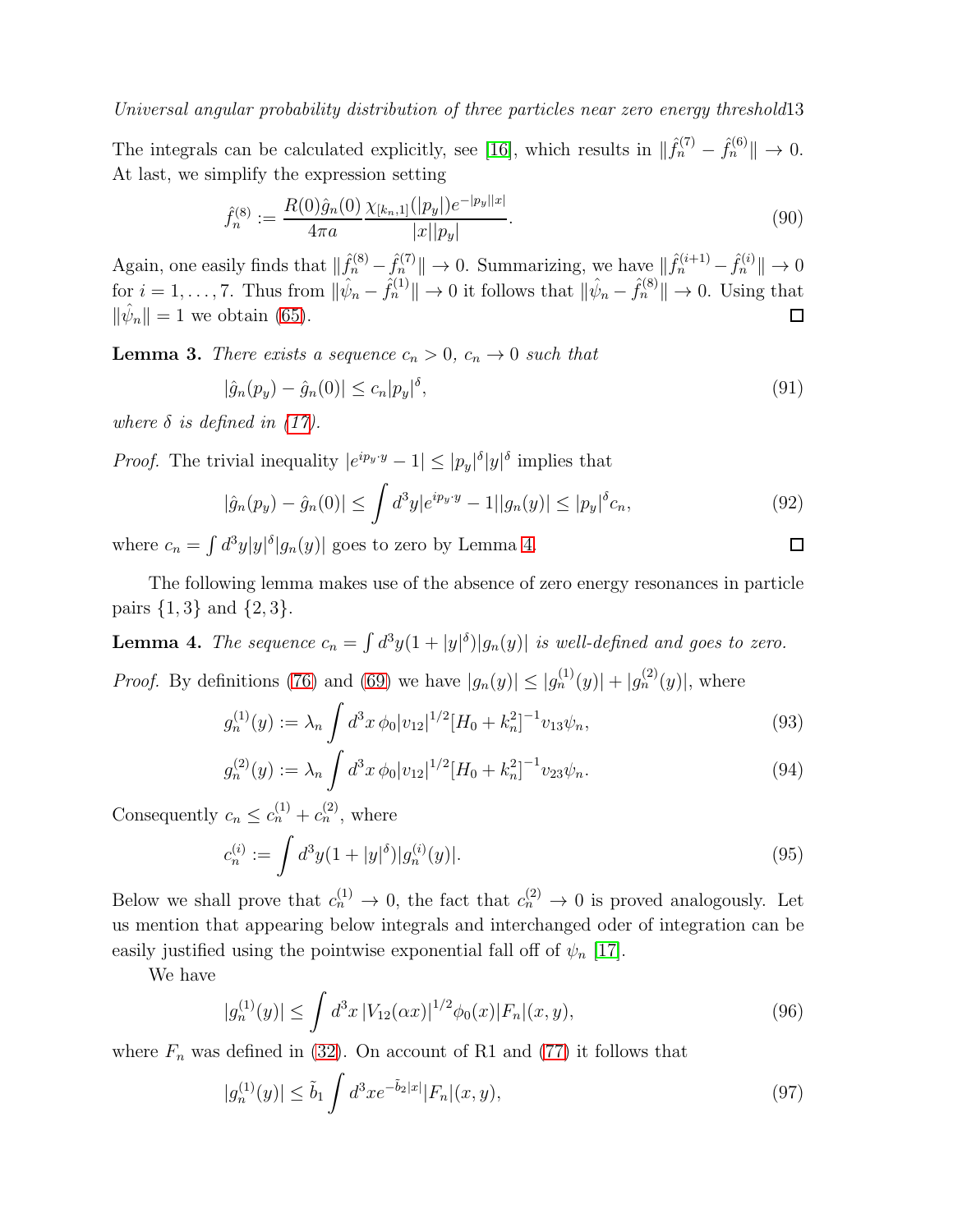where  $\tilde{b}_{1,2} > 0$  are constants. Using [\(32\)](#page-6-5) and [\(49\)](#page-7-4)–[\(50\)](#page-7-5) gives

<span id="page-13-0"></span>
$$
|F_n| \le \sum_{i=1}^3 |F_n^{(i)}| \le \sum_{i=1}^3 \tilde{F}_n^{(i)},\tag{98}
$$

<span id="page-13-2"></span>
$$
\tilde{F}_n^{(i)} := [H_0 + k_n^2]^{-1} |v_{13}|^{1/2} \tilde{B}_{13}(k_n) \Psi_n^{(i)}.
$$
\n(99)

Substituting [\(97\)](#page-12-2), [\(98\)](#page-13-0) into [\(95\)](#page-12-3) we obtain

$$
c_n^{(1)} \le \tilde{b}_1 \sum_{i=1}^3 \int d^3 \eta \ d^3 \zeta \ \left( 1 + |m_{y\eta}\eta + m_{y\zeta} \zeta|^{\delta} \right) e^{-\tilde{b}_2 |m_{x\eta}\eta + m_{x\zeta} \zeta|} \tilde{F}_n^{(i)}(\eta, \zeta).
$$
 (100)

Let us consider the term  $\tilde{F}_n^{(i)}(\eta,\zeta)$ . Acting on it with direct and inverse partial Fourier transforms [\(38\)](#page-6-6) we get

$$
\tilde{F}_n^{(i)} = \mathcal{F}_{13}^{-1}[-\Delta_\eta + p_\zeta^2 + k_n^2]^{-1} |v_{13}|^{1/2} t_n(p_\zeta) \hat{\Psi}_n^{(i)},\tag{101}
$$

where  $\hat{\Psi}_n^{(i)} = \mathcal{F}_{13} \Psi_n^{(i)}$ . This can be explicitly rewritten as

$$
\tilde{F}_n^{(i)}(\eta,\zeta) = \frac{1}{2^{7/2}\pi^{5/2}} \int d^3\eta' d^3p_{\zeta} e^{ip_{\zeta}\cdot\zeta} |V_{13}(\alpha'\eta')|^{1/2} \frac{e^{-\sqrt{p_{\zeta}^2 + k_n^2}|\eta - \eta'|}}{|\eta - \eta'|} \tilde{t}_n(p_{\zeta}) \hat{\Psi}_n^{(i)}(\eta', p_{\zeta}).
$$
(102)

Hence,

<span id="page-13-1"></span>
$$
|\tilde{F}_n^{(i)}(\eta,\zeta)| \le \frac{1}{2^{7/2}\pi^{5/2}} \int d^3\eta' d^3p_{\zeta} |V_{13}(\alpha'\eta')|^{1/2} \frac{e^{-\sqrt{p_{\zeta}^2 + k_n^2}|\eta - \eta'|}}{|\eta - \eta'|} \tilde{t}_n(p_{\zeta}) |\hat{\Psi}_n^{(i)}(\eta', p_{\zeta})|.
$$
 (103)

Substituting [\(103\)](#page-13-1) into [\(100\)](#page-13-2) and interchanging the order of integration we obtain the inequality

<span id="page-13-3"></span>
$$
c_n^{(1)} \le \frac{\tilde{b}_1}{2^{7/2}\pi^{5/2}} \sum_{i=1}^3 \int d^3\eta' \int d^3p_\zeta \left|V_{13}(\alpha'\eta')\right|^{1/2} \tilde{t}_n(p_\zeta) |\hat{\Psi}_n^{(i)}(\eta', p_\zeta)| J(\eta', p_\zeta),\tag{104}
$$

where we define

<span id="page-13-5"></span>
$$
J(\eta', p_{\zeta}) := \int d^3\eta \int d^3\zeta \, \frac{e^{-\sqrt{p_{\zeta}^2 + k_n^2} |\eta - \eta'|}}{|\eta - \eta'|} \Big( 1 + |m_{y\eta}\eta + m_{y\zeta} \zeta|^{\delta} \Big) e^{-\tilde{b}_2 |m_{x\eta}\eta + m_{x\zeta} \zeta|}.\tag{105}
$$

Applying the Cauchy–Schwarz inequality to [\(104\)](#page-13-3) gives

$$
c_n^{(1)} \le \frac{\tilde{b}_1}{2^{7/2}\pi^{5/2}} \sum_{i=1}^3 \|\Psi_n^{(i)}\| \left( \int d^3\eta' \int d^3p_\zeta \, |V_{13}(\alpha'\eta')| \, \tilde{t}_n^{\,2}(p_\zeta) \, J^2(\eta', p_\zeta) \right)^{1/2} . \tag{106}
$$

Inserting the estimate from Lemma [5](#page-14-0) we finally get

<span id="page-13-4"></span>
$$
c_n^{(1)} \le \frac{\tilde{b}_1 c \sqrt{C}}{2^{5/2} \pi^2} \sum_{i=1}^3 \|\Psi_n^{(i)}\| \left( \int_0^1 \frac{s^2 (s^{1-\delta} + k_n^{1-\delta})^2}{(s^2 + k_n^2)^{2+\delta}} ds + \int_1^\infty \frac{s^2 (1 + k_n^{1-\delta})^2}{(s^2 + k_n^2)^2} ds \right)^{1/2}.
$$
 (107)

where  $C := \int d^3\eta' |V_{13}(\alpha'\eta')|(1 + |\eta'|)^{2\delta}$  is finite by [\(17\)](#page-3-1). The last integral in [\(107\)](#page-13-4) is clearly uniformly bounded for all  $n$ . To see that the first integral in  $(107)$  is uniformly bounded we use the following inequality

$$
(s^{1-\delta} + k_n^{1-\delta})^2 \le 2(s^{1-\delta})^2 + 2(k_n^{1-\delta})^2 \le 4(s^2 + k_n^2)^{1-\delta},\tag{108}
$$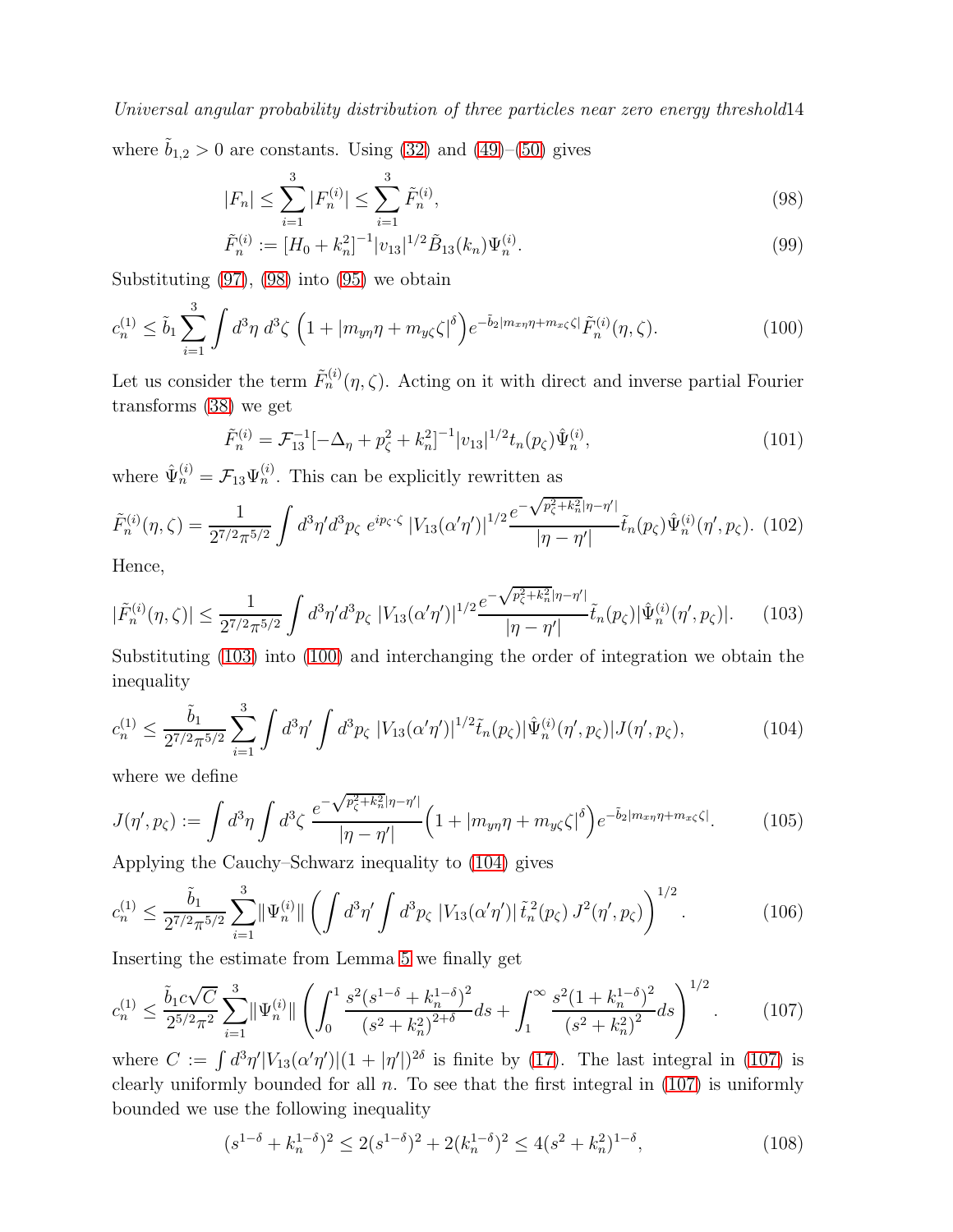Universal angular probability distribution of three particles near zero energy threshold15 where we used  $a^{\alpha} + b^{\alpha} \leq 2(a+b)^{\alpha}$  for any  $a, b \geq 0$  and  $0 \leq \alpha \leq 1$ . Hence,

$$
\int_0^1 \frac{s^2(s^{1-\delta} + k_n^{1-\delta})^2}{(s^2 + k_n^2)^{2+\delta}} ds \le 4 \int_0^1 \frac{s^2 ds}{(s^2 + k_n^2)^{1+2\delta}} \le 4 \int_0^1 \frac{s^2}{s^{2+4\delta}} ds \le 8. \quad (109)
$$
  
is of (107) goes to zero by Lemma 2.

Thus the rhs of [\(107\)](#page-13-4) goes to zero by Lemma [2.](#page-7-1)

<span id="page-14-0"></span>Lemma 5. The following estimates hold

$$
J(\eta', p_{\zeta}) \le \frac{c(1+|\eta'|)^{\delta}}{p_{\zeta}^2 + k_n^2} \quad \text{for} \quad |p_{\zeta}| \ge 1,
$$
 (110)

$$
J(\eta', p_{\zeta}) \le \frac{c(1+|\eta'|)^{\delta}}{(p_{\zeta}^2 + k_n^2)^{1+\delta/2}} \quad \text{for} \quad |p_{\zeta}| \le 1,
$$
 (111)

where  $c > 0$  is a constant.

*Proof.* Using the trivial inequality  $|z + z'|^{\delta} \leq |z|^{\delta} + |z'|^{\delta}$  for any  $z, z' \in \mathbb{R}^3$  it is easy to see that

<span id="page-14-1"></span>
$$
\int d^3\zeta \left(1+|m_{y\eta}\eta+m_{y\zeta}\zeta|^{\delta}\right) e^{-\tilde{b}_2|m_{x\eta}\eta+m_{x\zeta}\zeta|} \leq c'(1+|\eta|)^{\delta},\tag{112}
$$

where  $c' > 0$  is some constant. Using [\(105\)](#page-13-5) and [\(112\)](#page-14-1) we obtain

$$
J(\eta', p_{\zeta}) \le c' \int d^3 \eta \, \frac{e^{-\sqrt{p_{\zeta}^2 + k_n^2} |\eta - \eta'|}}{|\eta - \eta'|} (1 + |\eta|)^{\delta} \le c' \int d^3 t \, \frac{e^{-\sqrt{p_{\zeta}^2 + k_n^2} |t|}}{|t|} (1 + |t + \eta'|)^{\delta}
$$
  

$$
\le c' \int d^3 t \, \frac{e^{-\sqrt{p_{\zeta}^2 + k_n^2} |t|}}{|t|} \{1 + |\eta'|^{\delta} + |t|^{\delta}\}. \tag{113}
$$

Now the statement easily follows.

Remark. The proof of Lemma [3](#page-12-0) is not just a mathematical formality, as can be illustrated by the following example. Suppose that two particles 2, 3 are identical and  $V_{ik} \leq 0$  for all  $1 \leq i \leq k \leq 3$ . Suppose also that  $H \equiv H(1) \geq 0$ , where  $H(1)$  is defined through [\(1\)](#page-0-0), and particle pairs  $\{1,2\}$  and  $\{1,3\}$  have zero energy resonances. In this case there exists [\[4,](#page-16-3) [5,](#page-16-4) [11\]](#page-16-11) an orthonormal sequence  $\phi_n$  such that  $H\phi_n = E_n\phi_n$ , where  $E_n < 0, E_n \to 0$ . Similar to Lemma [1](#page-5-2) one can prove that  $\phi_n = f_n^{(12)} + f_n^{(13)}$ , where  $f_n^{(ik)} := [H_0 + k_n^2]^{-1} |v_{ik}| \phi_n$ and the sequences  $f_n^{(12)}$ ,  $f_n^{(13)}$  must totally spread. However, a relation like [\(20\)](#page-4-2) for  $f_n^{(12)}$  (and a similar relation for  $f_n^{(13)}$  with rotated Jacobi coordinates) would be wrong. Indeed, as we have already mentioned in the remark after Theorem [2](#page-4-1) one can choose the mass ratios in such a way that the sequence  $\phi_n$  would have an angular momentum different from zero. At the same time, the limiting expression in [\(20\)](#page-4-2) always has zero angular momentum. Additionally, one can prove that  $(\phi_n, \phi_{n+1}) = 0$  would not hold in this case in the limit of large  $n$ . This example demonstrates that the condition that only one particle pair has a zero energy resonance is crucial to the proof of Lemma [3.](#page-12-0)

Finally, let us show how the angular probability distribution in [\(5\)](#page-1-0) can be derived using a less rigorous but more physical approach. The derivation below was proposed by one of the referees, whose contribution is gratefully acknowledged. Suppose that

$$
\Box
$$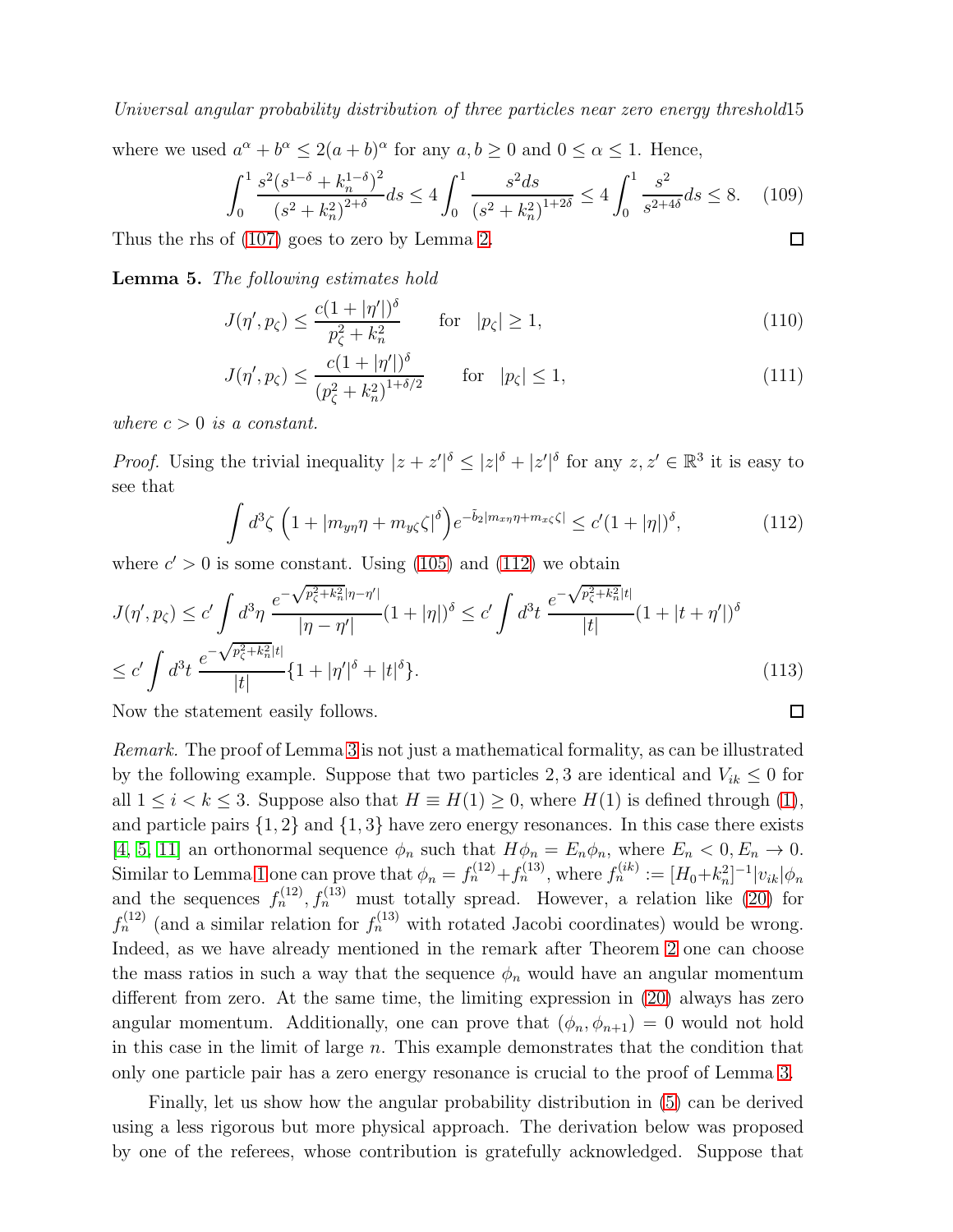the interaction between particles 1,2 depends on  $|x|$  and is resonant, while other pair–interactions are non–resonant. Let us consider the ground state wave function  $\psi_{\infty}(x, y) > 0$  of the Hamiltonian [\(1\)](#page-0-0) for  $\lambda = \lambda_{cr}$ , which as we know from [\[1\]](#page-16-0) is not normalizable. The wave function  $\psi_{\infty}$  obeys the equation  $[H_0 + v_{12} + v_{13} + v_{23}]\psi_{\infty} = 0$ , where the interactions  $v_{13}, v_{23}$  can be dropped because they are non-resonant (c.f. Lemma [1\)](#page-5-2). Since the rest term in the Hamiltonian is invariant with respect to independent rotations of vectors  $x$  and  $y$ , the ground state should possess the same symmetry, that is, we can write the wave function as  $\psi_{\infty}(|x|, |y|)$ . Following the recipe in [\[11,](#page-16-11) [18\]](#page-16-17) we can replace the resonant interaction  $v_{12}$  through the boundary condition  $\partial(|x|\psi_{\infty})/\partial|x| = 0$  and solve instead the equation  $H_0\psi_{\infty} = 0$  using this boundary condition. Setting  $\psi_0(|x|, |y|) := |x||y|\psi_\infty(|x|, |y|)$  we obtain the following equation

<span id="page-15-1"></span>
$$
\left(\frac{\partial^2}{\partial |x|^2} + \frac{\partial^2}{\partial |y|^2}\right)\psi_0(|x|, |y|) = 0,\tag{114}
$$

where  $\psi_0(|x|, |y|)$  should satisfy boundary conditions  $\partial \psi_0/\partial |x| = 0$  and  $\psi_0(|x|, 0) = 0$ . In polar coordinates [\(114\)](#page-15-1) reads

<span id="page-15-2"></span>
$$
\frac{1}{\rho} \frac{\partial \psi_0(\rho, \theta)}{\partial \rho} + \frac{\partial^2 \psi_0(\rho, \theta)}{\partial \rho^2} + \frac{1}{\rho^2} \frac{\partial^2 \psi_0(\rho, \theta)}{\partial \theta^2} = 0,
$$
\n(115)

where  $\rho$ ,  $\theta$  were defined in Sec. [1.](#page-0-1) Separating radial and angular variables one easily finds that the solution of [\(115\)](#page-15-2), which satisfies the aforementioned boundary conditions, is given by  $\rho^{-n} \sin(n\theta)$  for  $n = 1, 3, 5, \ldots$  The non-normalizable wavefunction corresponds to  $n = 1$ , which gives  $\psi_0(\rho, \theta) = \rho^{-1} \sin(\theta)$ . Returning back to the original wave function  $\psi_{\infty}$  results in  $\psi_{\infty}(\rho,\theta) = [\rho^{-3}\cos\theta]^{-1}$ . This is the expression in [\(22\)](#page-4-4) that we obtain after removing the normalization factor and setting  $k_n = 0$ . This angular dependence in  $\psi_{\infty}(\rho,\theta)$  leads to the universal angular probability distribution [\(5\)](#page-1-0).

## <span id="page-15-0"></span>4. Physical Applications

In nuclear physics one encounters nuclei [\[19\]](#page-16-18), which effectively possess the three–particle Borromean structure consisting of two neutrons and a tightly bound core. In most applications the core can be well treated as a structureless particle. Borromean in this context means that the three constituents are pairwise unbound rather like heraldic Borromean rings. The ground states in some of these nuclei are weakly bound and two neutrons form a dilute halo around the core. Thereby a substantial part of the wavefunction is located in the classically forbidden region so that resulting inter-particle distances exceed by far the range of the interaction. Typical examples of such halo nuclei are weakly bound <sup>6</sup>He and <sup>11</sup>Li. The calculated density correlation plots in [\[19,](#page-16-18) [20\]](#page-16-19) reveal the formation of the so–called "dineutron peak" in the ground state. There is another peak called a cigar–like peak but the substantial part of the wave function that is responsible for the halo formation concentrates in the dineutron peak. The dineutron peak is remarkably well fitted by the angular probability distribution in [\(5\)](#page-1-0).

Additional applications one could find in Efimov physics. The so–called three– particle Efimov states predicted in [\[11\]](#page-16-11) appear when two binary subsystems either have